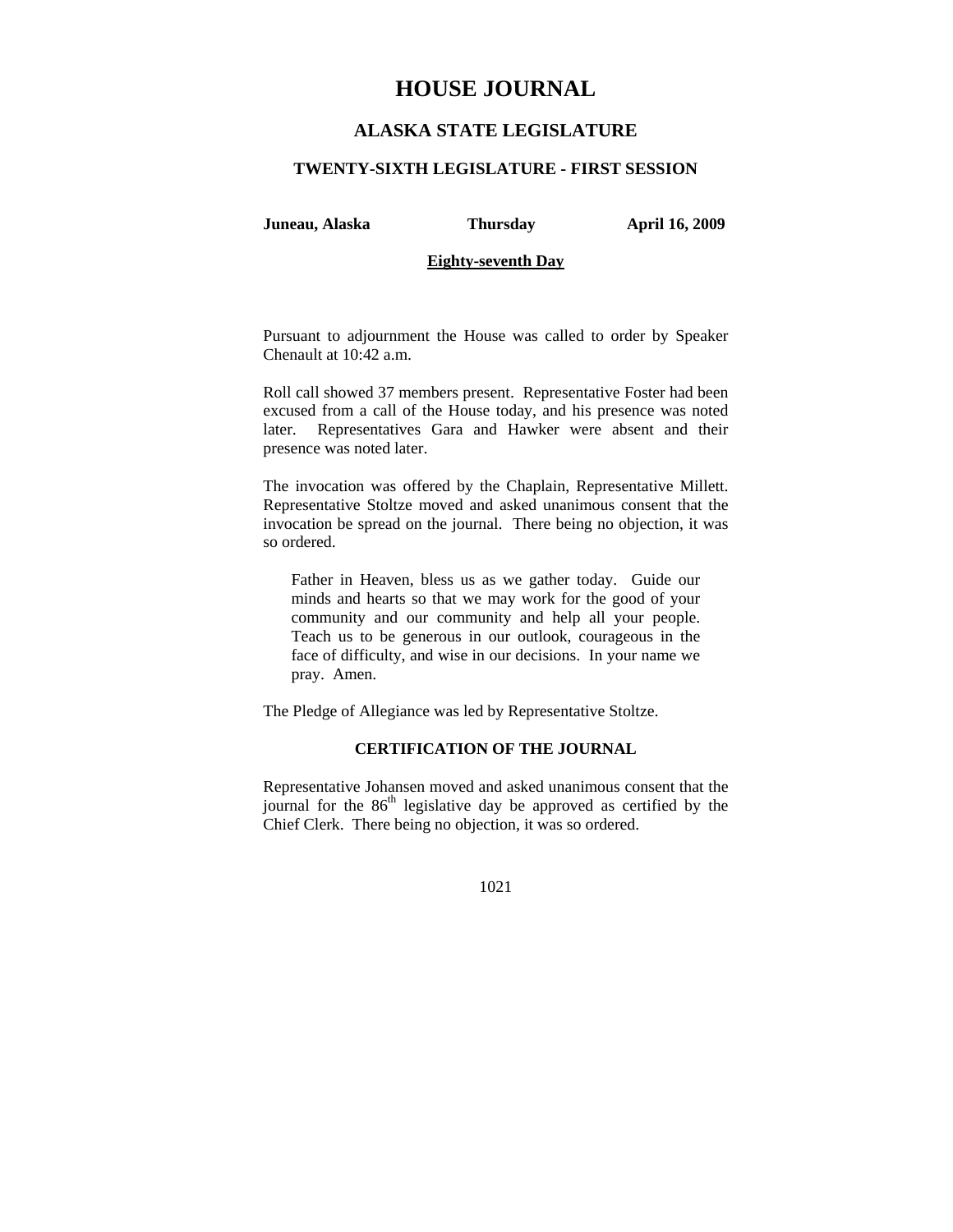The Speaker stated that the House would stand at ease to allow members of the Senate to enter the Chamber; and so, the House stood at ease at 10:45 a.m.

## **AFTER AT EASE**

The Speaker called the House back to order at 11:21 a.m.

\*\*The presence of Representatives Gara and Hawker was noted.

## **JOINT SESSION IN THE HOUSE**

Consideration of the Governor's appointments will be published in Senate and House Joint Journal Supplement No. 6.

## **IN THE HOUSE**

The Speaker called the House back to order at 1:26 p.m.

The Speaker stated that, without objection, the House would recess until 2:30 p.m.; and so, the House recessed at 1:26 p.m.

## **AFTER RECESS**

The Speaker called the House back to order at 2:40 p.m.

\*\*The presence of Representative Foster, who was excused (page 43), was noted.

#### **MESSAGES FROM THE SENATE**

#### **HJR 31**

A message dated April 15, 2009, was read stating the Senate passed:

CS FOR HOUSE JOINT RESOLUTION NO. 31(MLV) Urging the United States Congress to pass the Honor the Written Intent of our Soldier Heroes Act.

CSHJR 31(MLV) was referred to the Chief Clerk for enrollment.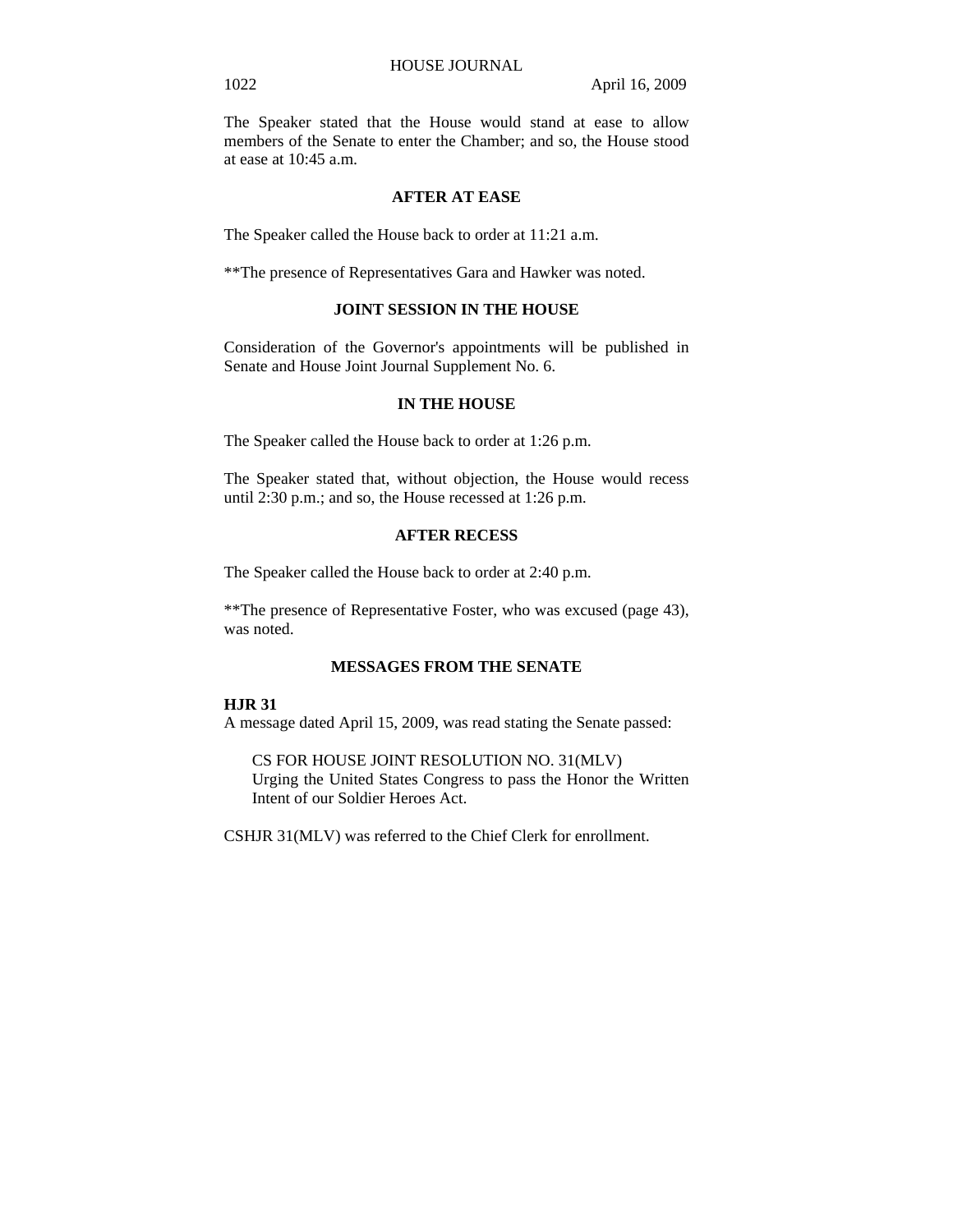#### **HB 156**

A message dated April 15, 2009, was read stating the Senate passed:

## HOUSE BILL NO. 156

"An Act relating to municipal fees charged for disposal of waste material from the substantial rehabilitation, renovation, demolition, removal, or replacement of a structure on deteriorated property."

HB 156 was referred to the Chief Clerk for enrollment.

#### **HB 81**

A message dated April 15, 2009, was read stating the Senate adopted the Conference Committee with limited powers of free conference report on CSHB 81(FIN) am(brf sup maj fld) and SCS CSHB 81(FIN) am S, thus adopting:

## CONFERENCE CS FOR HOUSE BILL NO. 81

"An Act making appropriations for the operating and loan program expenses of state government, for certain programs, and to capitalize funds; making supplemental appropriations; making reappropriations; making appropriations under art. IX, sec. 17(c), Constitution of the State of Alaska; and providing for an effective date."

The House adopted CCS HB 81(brf sup maj pfld H) (page 984).

CCS HB 81(brf sup maj pfld H) was referred to the Chief Clerk for engrossment and enrollment.

#### **HB 83**

A message dated April 15, 2009, was read stating the Senate adopted the Conference Committee with limited powers of free conference report on CSHB 83(FIN) and SCS CSHB 83(FIN), thus adopting:

#### CONFERENCE CS FOR HOUSE BILL NO. 83

"An Act making appropriations for the operating and capital expenses of the state's integrated comprehensive mental health program; and providing for an effective date."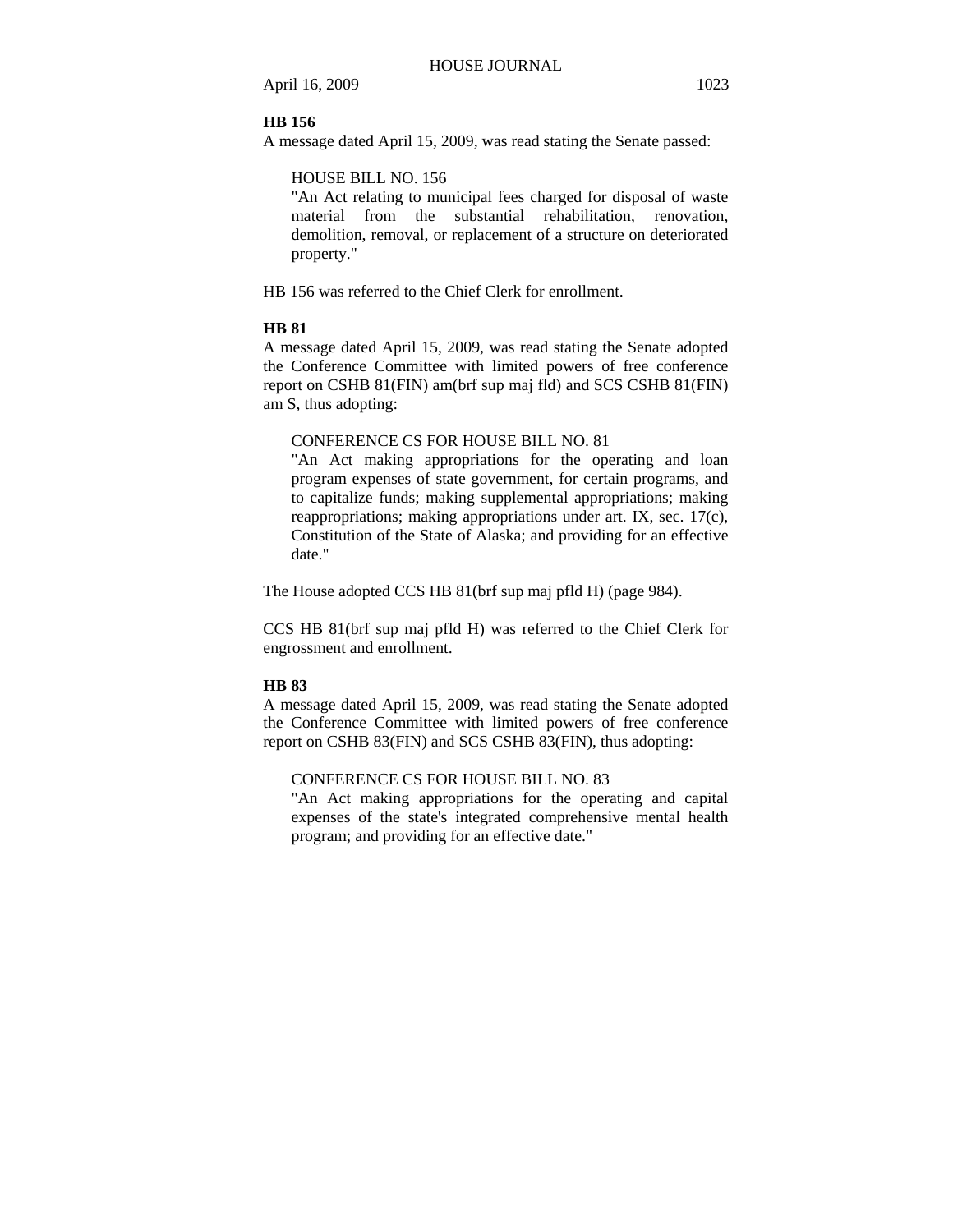The House adopted CCS HB 83 (page 986).

CCS HB 83 was referred to the Chief Clerk for engrossment and enrollment.

A message dated April 15, 2009, was read stating the Senate passed the following, and they are transmitted for consideration:

#### **FIRST READING AND REFERENCE OF SENATE RESOLUTIONS**

#### **SJR 2**

SENATE JOINT RESOLUTION NO. 2 by Senator Davis:

Urging the United States Congress to establish a federal program to rebuild student access to public higher education in Alaska and elsewhere and to appropriate sufficient funding for that purpose.

was read the first time and referred to the Education Committee.

#### **FIRST READING AND REFERENCE OF SENATE BILLS**

#### **SB 51**

CS FOR SENATE BILL NO. 51(TRA) by the Senate Transportation Committee, entitled:

"An Act relating to the installation of window tinting in automobiles."

was read the first time and referred to the Transportation and Judiciary Committees.

#### **SB 133**

CS FOR SENATE BILL NO. 133(FIN) by the Senate Finance Committee, entitled:

"An Act creating a statewide electronic health information exchange system; and providing for an effective date."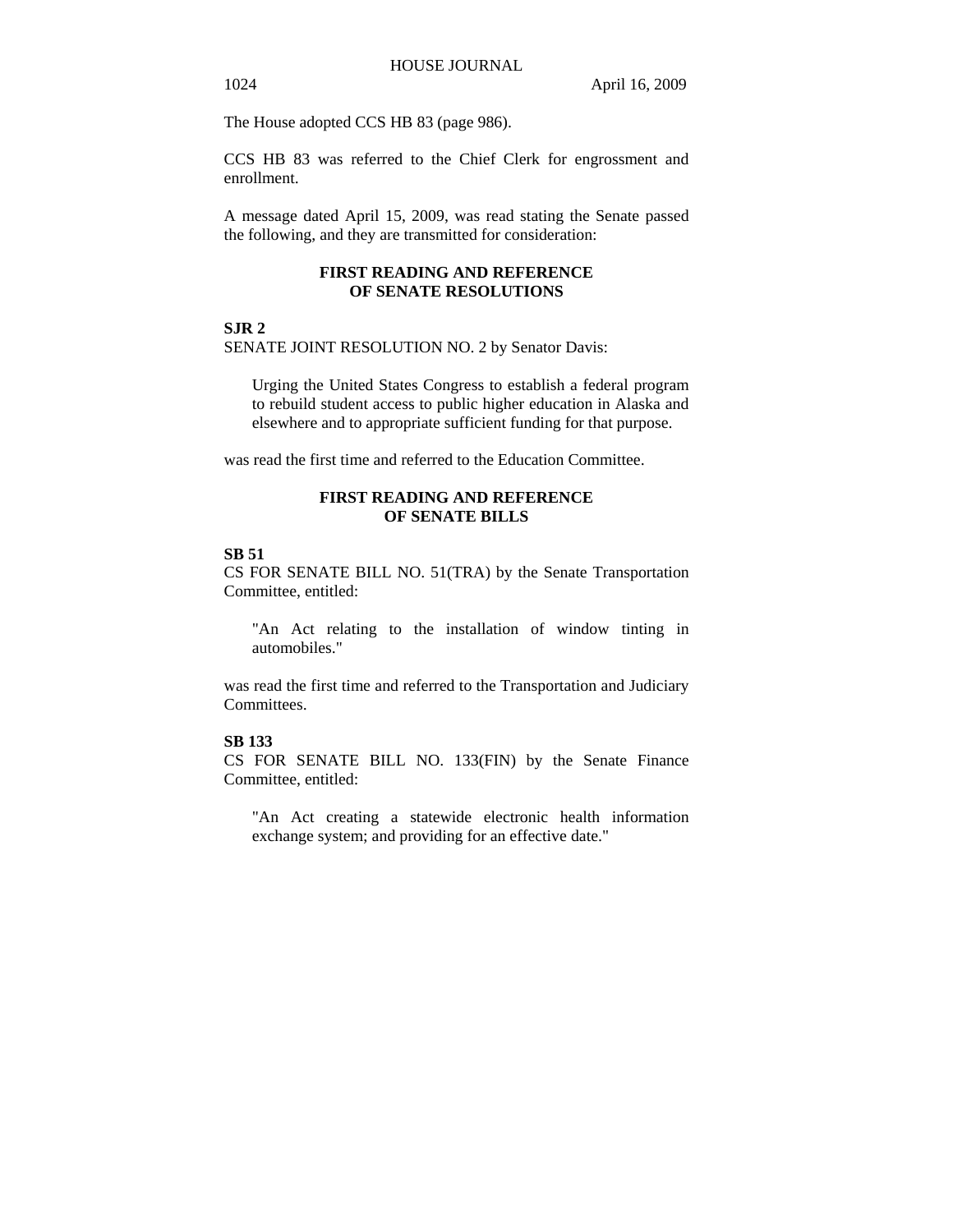was read the first time and referred to the Finance Committee.

#### **SB 171**

CS FOR SENATE BILL NO. 171(FIN) by the Senate Finance Committee, entitled:

"An Act relating to the permanent fund dividend of an otherwise qualified individual who dies during the qualifying year; and providing for an effective date."

was read the first time and referred to the Finance Committee.

#### **SB 177**

CS FOR SENATE BILL NO. 177(FIN) by the Senate Finance Committee, entitled:

"An Act relating to an exception for professional fishing guide services in the Kenai River Special Management Area; relating to the licensing and regulation of sport fishing operators and sport fishing guides and licensing and registration of sport fishing vessels; and providing for an effective date."

was read the first time and referred to the Resources and Finance Committees.

### **REPORTS OF STANDING COMMITTEES**

The Resources Committee reviewed the qualifications of the following and recommends the appointment be forwarded to a joint session for consideration:

Brent G. Johnson

as a member of the Board of Fisheries.

The report was signed by Representatives Neuman and Johnson, Cochairs; and Representatives Olson and Wilson.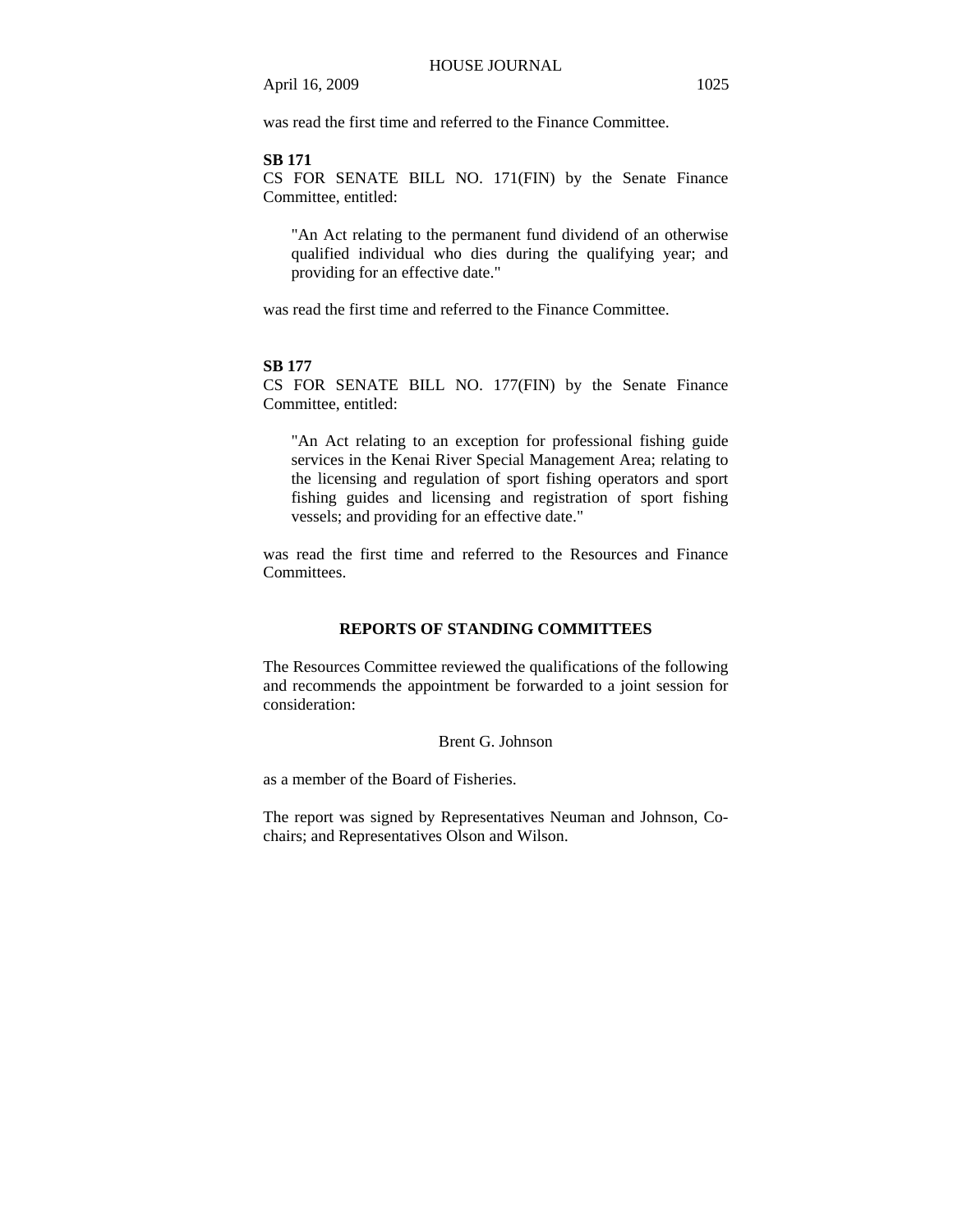#### **HB 36**

The Judiciary Committee considered:

SPONSOR SUBSTITUTE FOR HOUSE BILL NO. 36 "An Act relating to ballot initiative proposal applications and to ballot initiatives."

and recommends it be replaced with:

CS FOR SPONSOR SUBSTITUTE FOR HOUSE BILL NO. 36(JUD) (same title)

The report was signed by Representative Ramras, Chair, with the following individual recommendations:

Do pass (1): Coghill

Do not pass (3): Holmes, Gruenberg, Ramras

No recommendation (1): Dahlstrom

Amend (1): Lynn

The following fiscal note(s) apply to CSSSHB 36(JUD):

1. Zero, Office of the Governor

SSHB 36 was referred to the Finance Committee.

## **HB 207**

The Finance Committee considered:

HOUSE BILL NO. 207

"An Act increasing the allowances for injury, disability, or heart attack payable from the fisherman's fund; and providing for an effective date."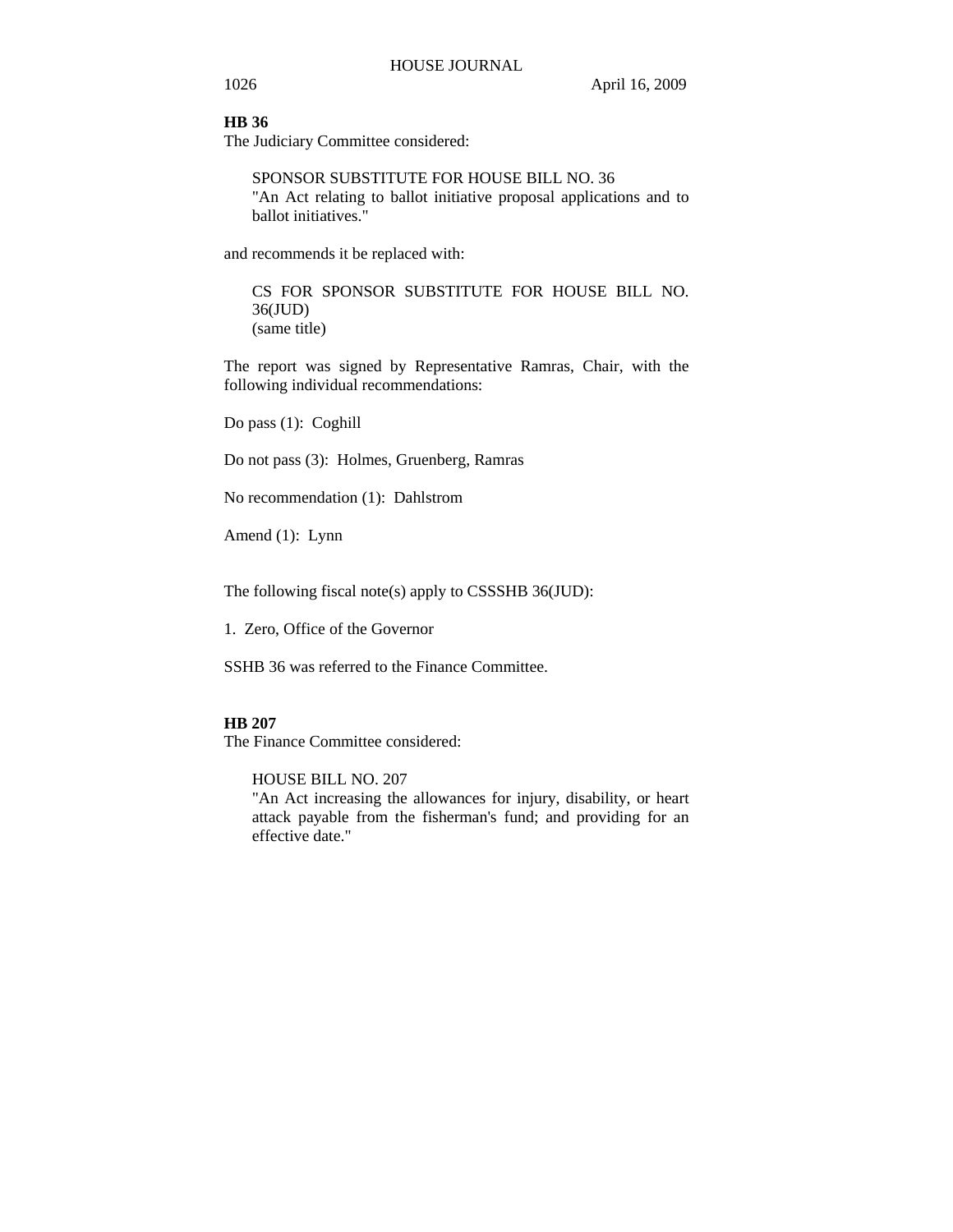The report was signed by Representative Hawker, Co-chair, with the following individual recommendations:

Do pass (9): Thomas, Gara, Crawford, Foster, Austerman, Kelly, Fairclough, Joule, Hawker

No recommendation (1): Salmon

The following fiscal note(s) apply:

1. Zero, Dept. of Fish & Game

2. Fiscal, Dept. of Labor & Workforce Development

HB 207 was referred to the Rules Committee for placement on the calendar.

#### **SB 48**

The Judiciary Committee considered:

## CS FOR SENATE BILL NO. 48(JUD)

"An Act exempting municipal service area boards from the requirements of conducting meetings open to the public when a meeting is administrative or managerial in nature; and amending the definition of 'meeting' as it relates to public governmental meetings."

The report was signed by Representative Ramras, Chair, with the following individual recommendations:

Do pass (4): Lynn, Gruenberg, Dahlstrom, Ramras

No recommendation (1): Holmes

The following fiscal note(s) apply:

1. Zero, Dept. of Commerce, Community, & Economic Development

CSSB 48(JUD) was referred to the Rules Committee for placement on the calendar.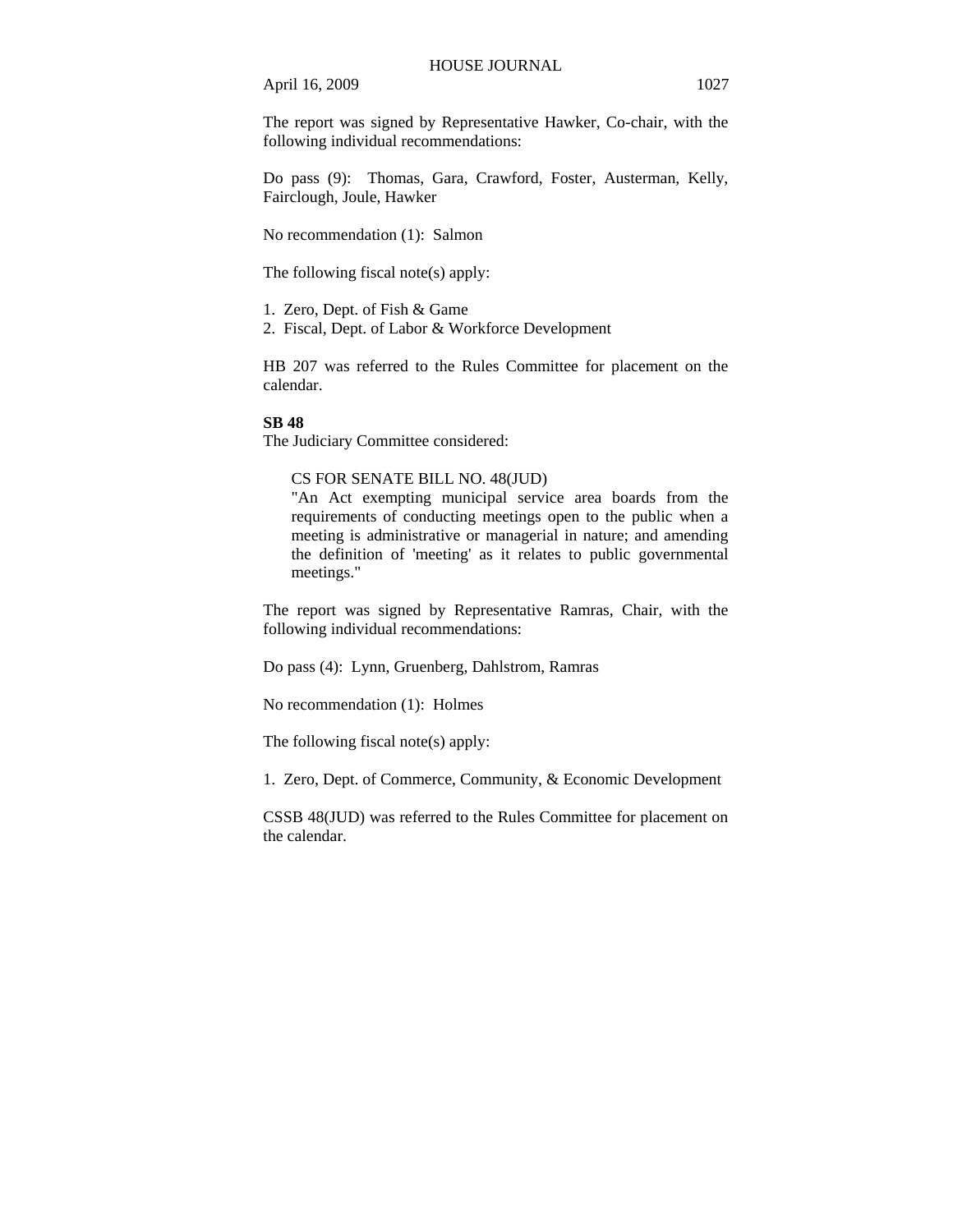#### **SB 148**

The Judiciary Committee considered:

CS FOR SENATE BILL NO. 148(JUD) "An Act relating to limitation of state liability on certain federal highway programs; and providing for an effective date."

and recommends it be replaced with:

HOUSE CS FOR CS FOR SENATE BILL NO. 148(TRA) (same title)

The report was signed by Representative Ramras, Chair, with the following individual recommendations:

Do pass (2): Gruenberg, Ramras

No recommendation (4): Lynn, Coghill, Dahlstrom, Holmes

The following fiscal note(s) apply to HCS CSSB 148(TRA):

1. Zero, Dept. of Transportation & Public Facilities

CSSB 148(JUD) was referred to the Rules Committee for placement on the calendar.

## **SB 183**

The Finance Committee considered:

## SENATE BILL NO. 183

"An Act authorizing the Department of Environmental Conservation to award grants for the control of air emissions or the development and administration of air quality control programs; and providing for an effective date."

and recommends it be replaced with:

#### HOUSE CS FOR SENATE BILL NO. 183(FIN)

"An Act amending the qualifications of ocean rangers who monitor marine discharge and pollution requirements aboard large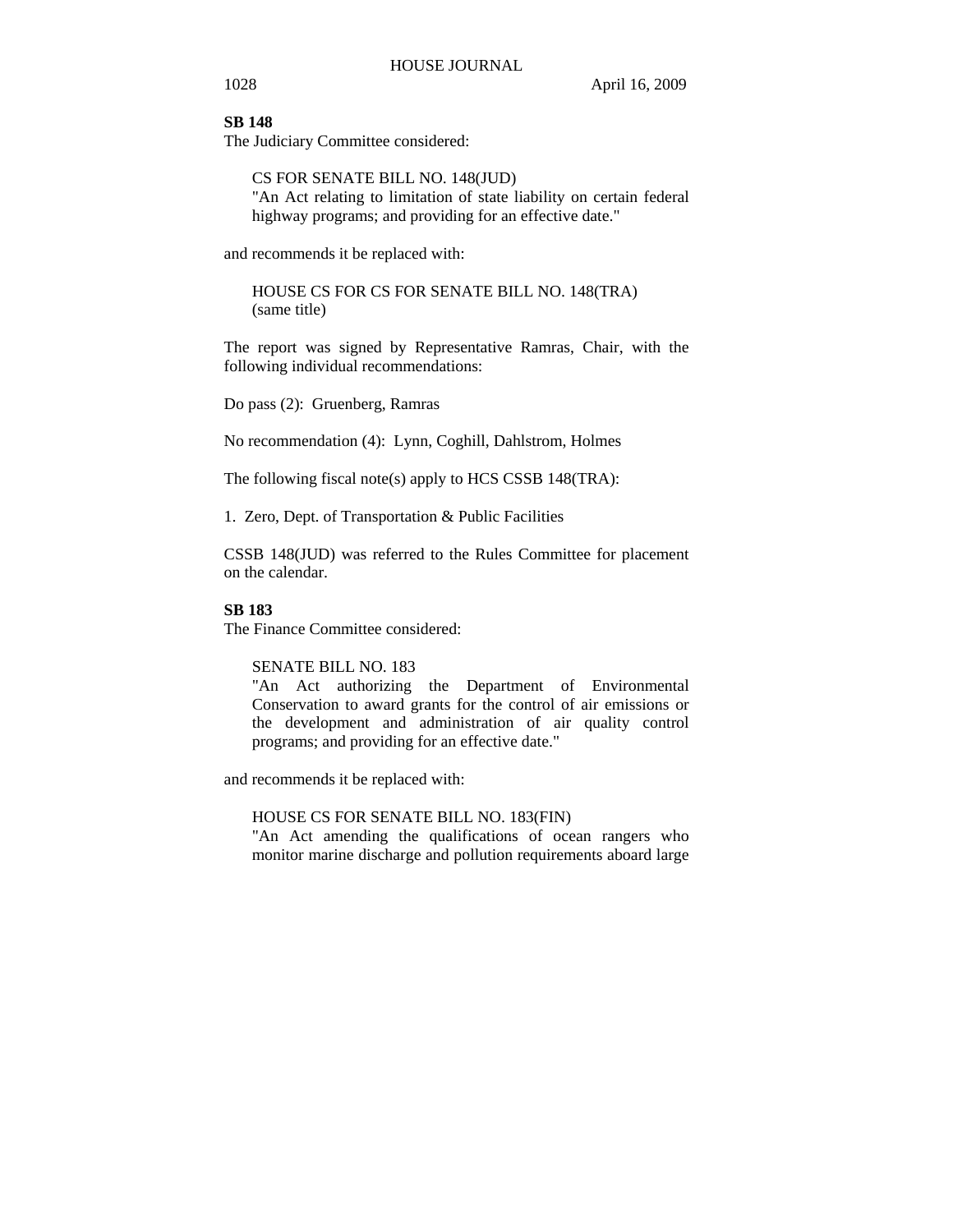commercial passenger vessels; authorizing the Department of Environmental Conservation to award grants for the control of air emissions or the development and administration of air quality control programs; and providing for an effective date."

(pending title change resolution)

The report was signed by Representatives Hawker and Stoltze, Cochairs, with the following individual recommendations:

Do pass (6): Thomas, Austerman, Kelly, Fairclough, Hawker, Stoltze

No recommendation (5): Gara, Crawford, Foster, Salmon, Joule

The following fiscal note(s) apply to HCS SB 183(FIN):

1. Zero, Dept. of Environmental Conservation

SB 183 was referred to the Rules Committee for placement on the calendar.

#### **INTRODUCTION, FIRST READING, AND REFERENCE OF HOUSE RESOLUTIONS**

#### **HR 12**

HOUSE RESOLUTION NO. 12 by Representatives Munoz, Johnson, Thomas, Johansen, Wilson, Kerttula, Ramras, Chenault, Olson, Lynn, Hawker, Millett, Tuck, and Kelly:

Reaffirming support for the environmentally responsible development of the Kensington Gold Mine; and urging the governor to encourage and facilitate the prompt continuation or reinstatement, reactivation, and period extension of permits authorizing the construction and operation of the Kensington Gold Mine upon a decision by the United States Supreme Court in favor of the Kensington Gold Mine.

was read the first time and is on today's calendar.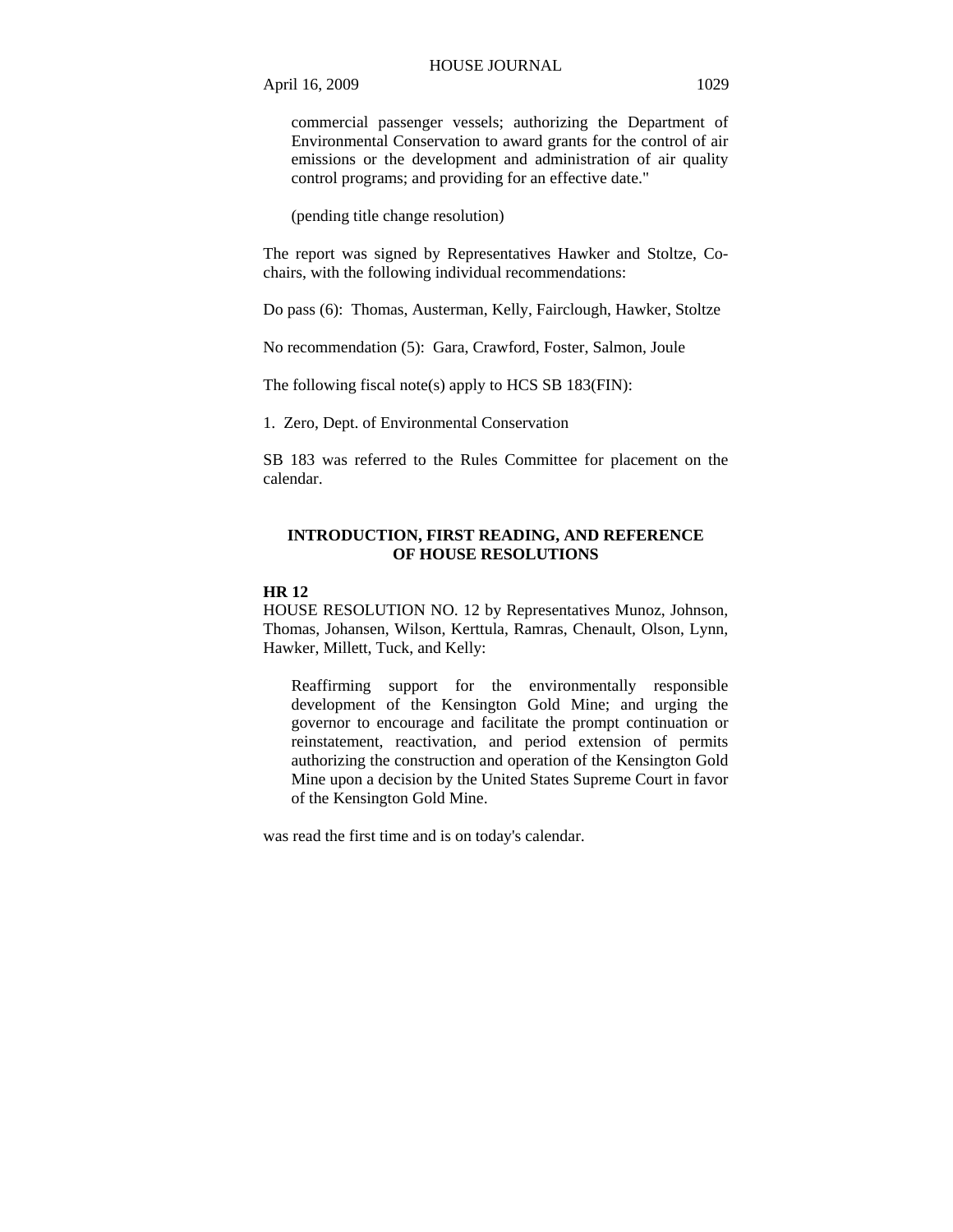#### **HJR 34**

HOUSE JOINT RESOLUTION NO. 34 by Representatives Crawford, Fairclough, and Munoz:

Asking the Secretary of the United States Department of Transportation to redefine the time zones in Alaska.

was read the first time and referred to the Transportation and State Affairs Committees.

## **INTRODUCTION, FIRST READING, AND REFERENCE OF HOUSE BILLS**

## **HB 233**

HOUSE BILL NO. 233 by Representative Kawasaki, entitled:

"An Act relating to misconduct involving weapons in the third degree."

was read the first time and referred to the Judiciary and Finance Committees.

#### **HB 234**

HOUSE BILL NO. 234 by Representative Ramras by request, entitled:

"An Act relating to the grant of certain state land to the University of Alaska; relating to the duties of the Board of Regents of the University of Alaska; and relating to the university research forest."

was read the first time and referred to the Resources and Finance Committees.

## **HB 235**

HOUSE BILL NO. 235 by Representative Munoz, entitled:

"An Act relating to professional student exchange program availability and conditions for loan forgiveness."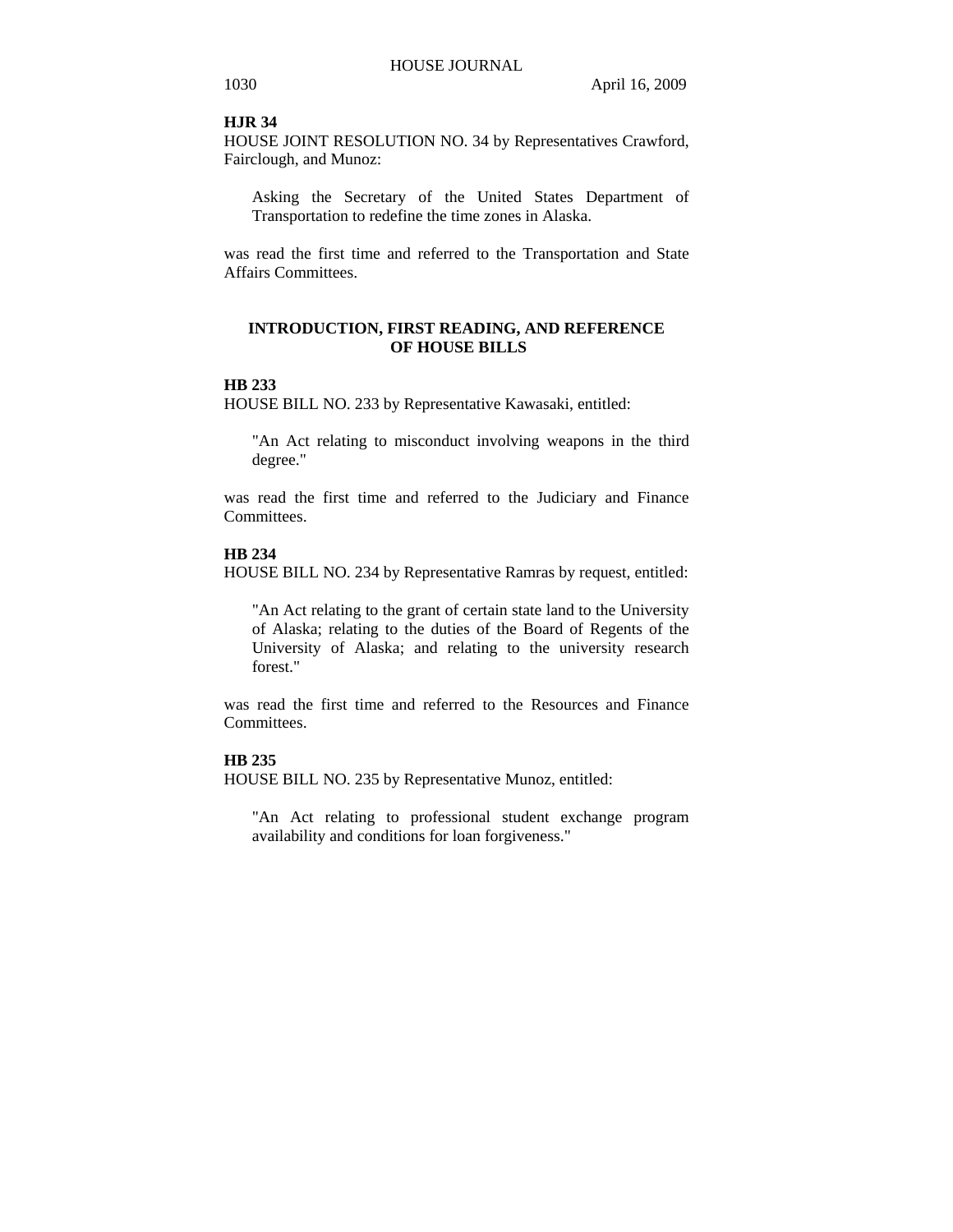was read the first time and referred to the Education and Finance **Committees** 

#### **HB 236**

HOUSE BILL NO. 236 by Representatives Crawford, Buch, Cissna, Doogan, Gara, Gardner, Gruenberg, Guttenberg, Holmes, Kawasaki, Kerttula, Petersen, Salmon, and Tuck, entitled:

"An Act relating to filling a vacancy in the state legislature by a special election and to restrictions on legislative fundraising associated with that special election."

was read the first time and referred to the State Affairs, Judiciary, and Finance Committees.

Representative Johansen moved and asked unanimous consent that Representative Petersen be excused from a call of the House until 5:00 p.m., today. There being no objection, it was so ordered.

## **CONSIDERATION OF THE DAILY CALENDAR**

## **SECOND READING OF HOUSE BILLS**

## **HB 6**

The following was read the second time:

HOUSE BILL NO. 6 "An Act relating to cruelty to animals."

with the: **Journal Page** JUD RPT CS(JUD) NT 4DP 1NR 1AM 575<br>FN1: ZERO(COR) 576 FN1: ZERO(COR) FN2: ZERO(LAW) 576 FIN REFERRAL WAIVED 910

Representative Johansen moved and asked unanimous consent that the following committee substitute be adopted in lieu of the original bill: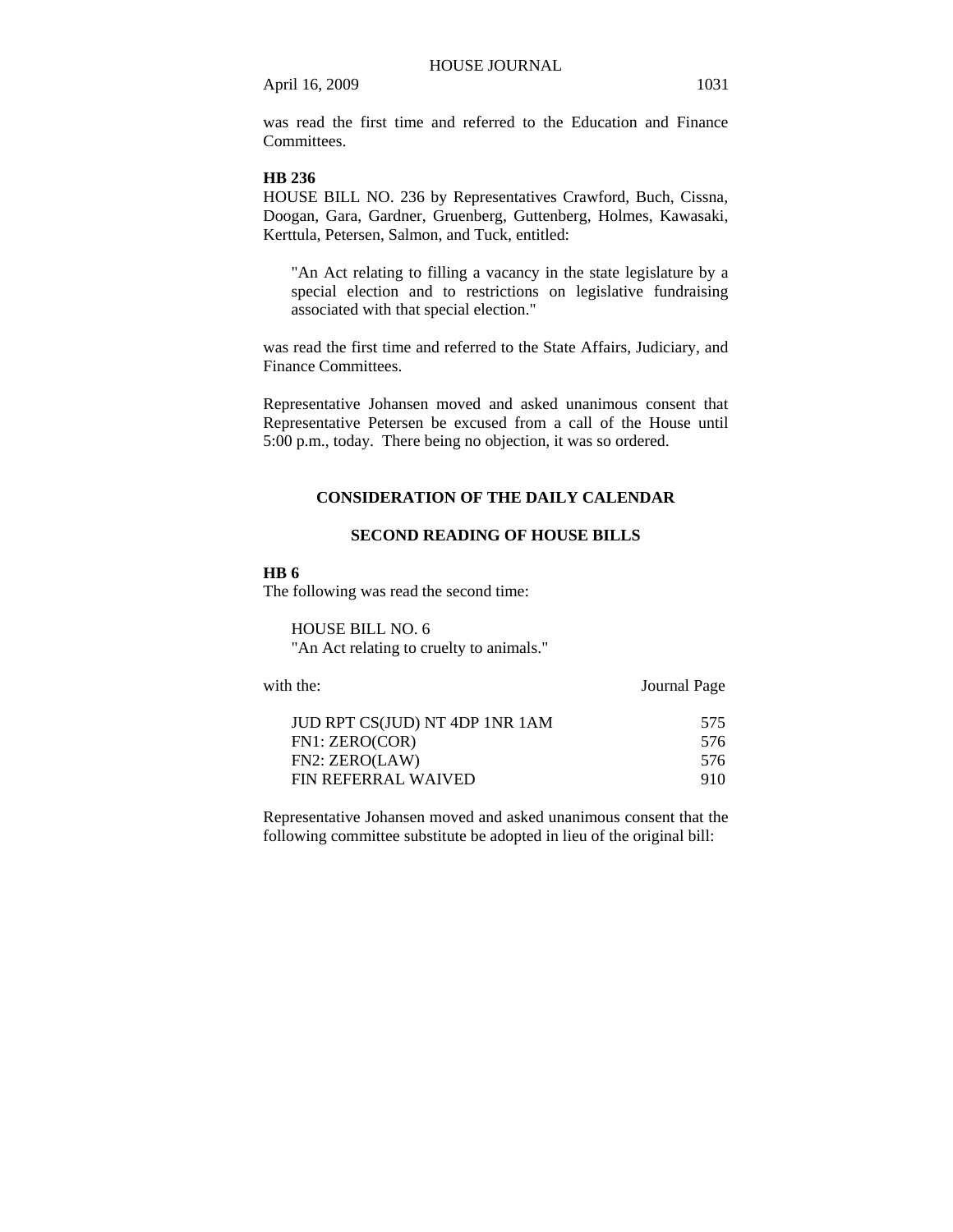CS FOR HOUSE BILL NO. 6(JUD)

"An Act relating to proscribing certain sexual conduct or sexual activities as cruelty to animals."

There being no objection, it was so ordered.

Representative Johansen moved and asked unanimous consent that CSHB 6(JUD) be considered engrossed, advanced to third reading, and placed on final passage.

There was objection.

CSHB 6(JUD) will advance to third reading on tomorrow's calendar.

#### **HB 24**

The following was read the second time:

HOUSE BILL NO. 24 "An Act relating to a public procurement preference for Alaska veterans."

with the: **Journal Page** 

| MLV RPT CS(MLV) 2DP 2NR | 662 |
|-------------------------|-----|
| FN1: ZERO(ADM)          | 709 |
| STA RPT CS(MLV) 5DP     | 836 |
| FN1: ZERO(ADM)          | 837 |

Representative Johansen moved and asked unanimous consent that the following committee substitute be adopted in lieu of the original bill:

CS FOR HOUSE BILL NO. 24(MLV) (same title)

There being no objection, it was so ordered.

Representative Johansen moved and asked unanimous consent that CSHB 24(MLV) be considered engrossed, advanced to third reading, and placed on final passage. There being no objection, it was so ordered.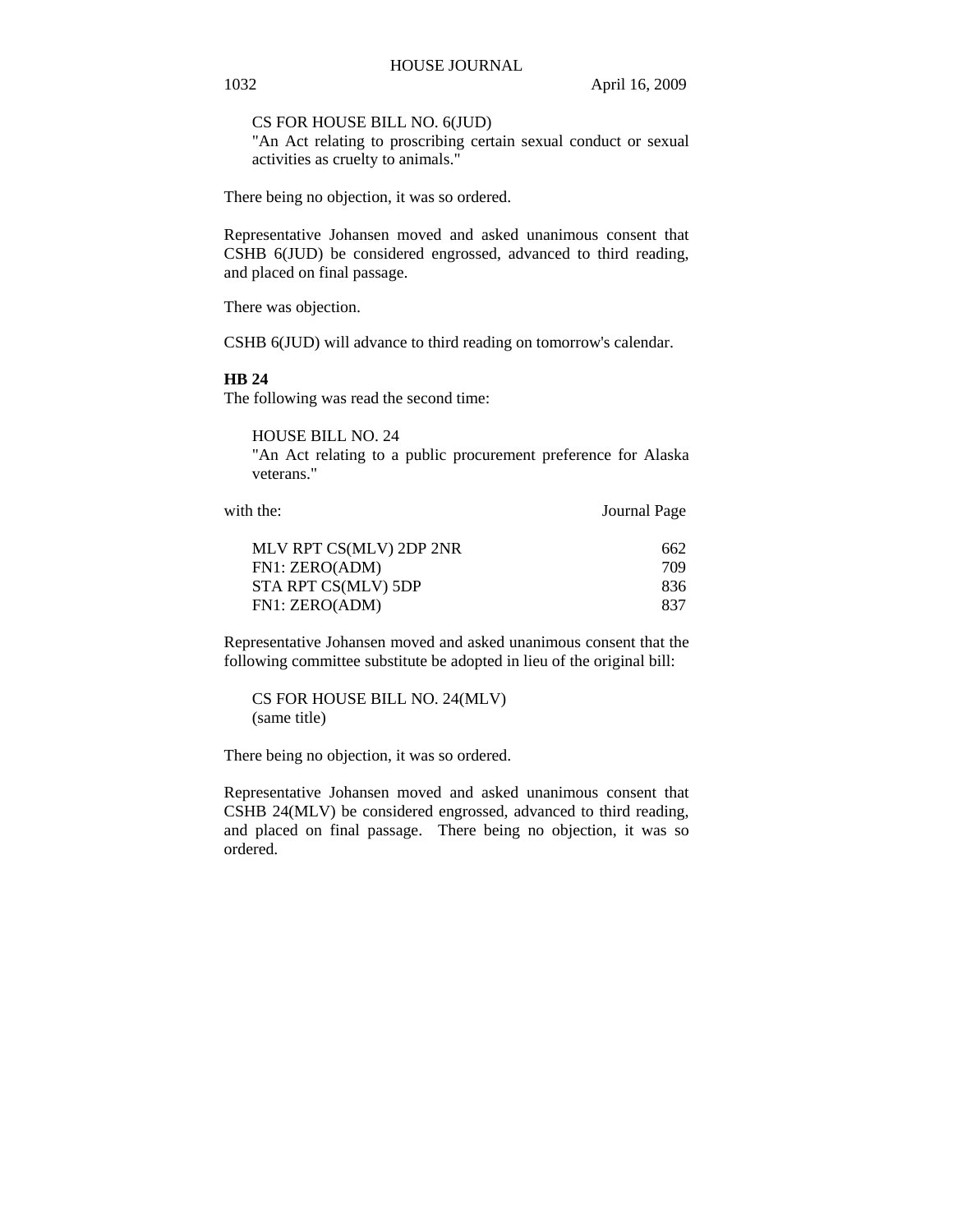CSHB 24(MLV) was read the third time.

The question being: "Shall CSHB 24(MLV) pass the House?" The roll was taken with the following result:

CSHB 24(MLV) Third Reading Final Passage

## **YEAS: 38 NAYS: 0 EXCUSED: 1 ABSENT: 1**

Yeas: Austerman, Buch, Chenault, Cissna, Coghill, Crawford, Dahlstrom, Doogan, Edgmon, Fairclough, Foster, Gara, Gardner, Gatto, Gruenberg, Guttenberg, Harris, Hawker, Herron, Holmes, Johansen, Johnson, Joule, Kawasaki, Keller, Kelly, Kerttula, Lynn, Millett, Munoz, Olson, Ramras, Salmon, Seaton, Stoltze, Thomas, Tuck, Wilson

Excused: Petersen

Absent: Neuman

And so, CSHB 24(MLV) passed the House and was referred to the Chief Clerk for engrossment.

#### **THIRD READING OF HOUSE BILLS**

#### **HB 186**

The following, which was advanced to third reading from the April 15, 2009, calendar (page 993), was read the third time:

#### CS FOR HOUSE BILL NO. 186(FIN)

"An Act declaring that certain firearms and accessories are exempt from federal regulation."

Representative Kelly moved and asked unanimous consent that CSHB 186(FIN) be returned to second reading for the specific purpose of considering Amendment No. 1. There being no objection, it was so ordered.

Amendment No. 1 was offered by Representatives Kelly, Stoltze, and Hawker: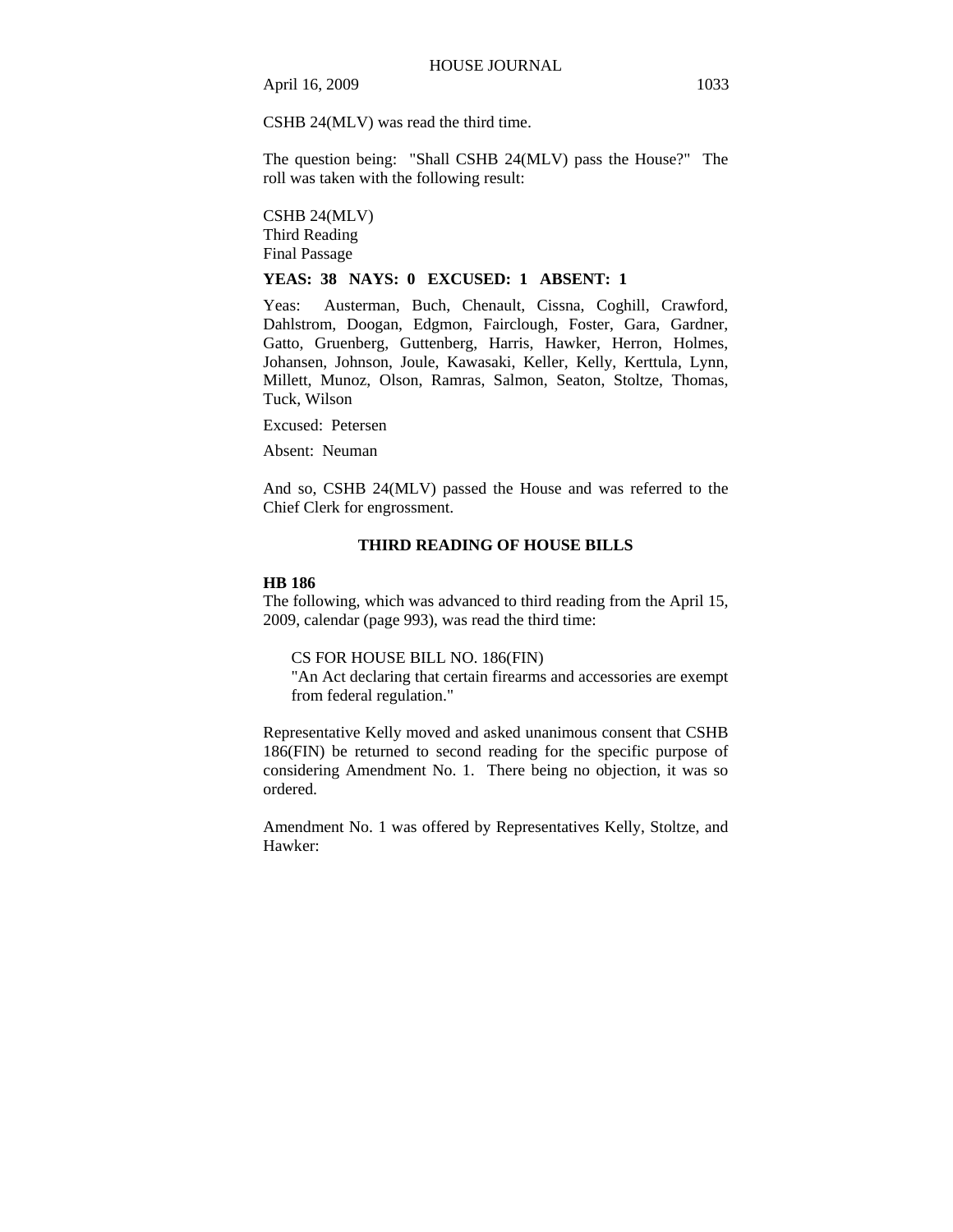Page 3, line 18: Delete "shall" Insert "may"

Representative Kelly moved and asked unanimous consent that Amendment No. 1 be adopted.

Representative Kawasaki objected.

The question being: "Shall Amendment No. 1 be adopted?" The roll was taken with the following result:

CSHB 186(FIN) Second Reading Amendment No. 1

#### **YEAS: 36 NAYS: 2 EXCUSED: 1 ABSENT: 1**

Yeas: Austerman, Buch, Chenault, Cissna, Coghill, Crawford, Dahlstrom, Doogan, Edgmon, Fairclough, Foster, Gara, Gardner, Gatto, Gruenberg, Harris, Hawker, Herron, Holmes, Johansen, Johnson, Joule, Keller, Kelly, Kerttula, Lynn, Millett, Munoz, Olson, Ramras, Salmon, Seaton, Stoltze, Thomas, Tuck, Wilson

Nays: Guttenberg, Kawasaki

Excused: Petersen

Absent: Neuman

And so, Amendment No. 1 was adopted.

The question being: "Shall CSHB 186(FIN) am pass the House?" The roll was taken with the following result:

CSHB 186(FIN) am Third Reading Final Passage

## **YEAS: 32 NAYS: 7 EXCUSED: 1 ABSENT: 0**

Yeas: Austerman, Buch, Chenault, Coghill, Crawford, Dahlstrom, Edgmon, Fairclough, Foster, Gardner, Gatto, Harris, Hawker, Herron, Johansen, Johnson, Joule, Kawasaki, Keller, Kelly, Lynn, Millett, Munoz, Neuman, Olson, Ramras, Salmon, Seaton, Stoltze, Thomas, Tuck, Wilson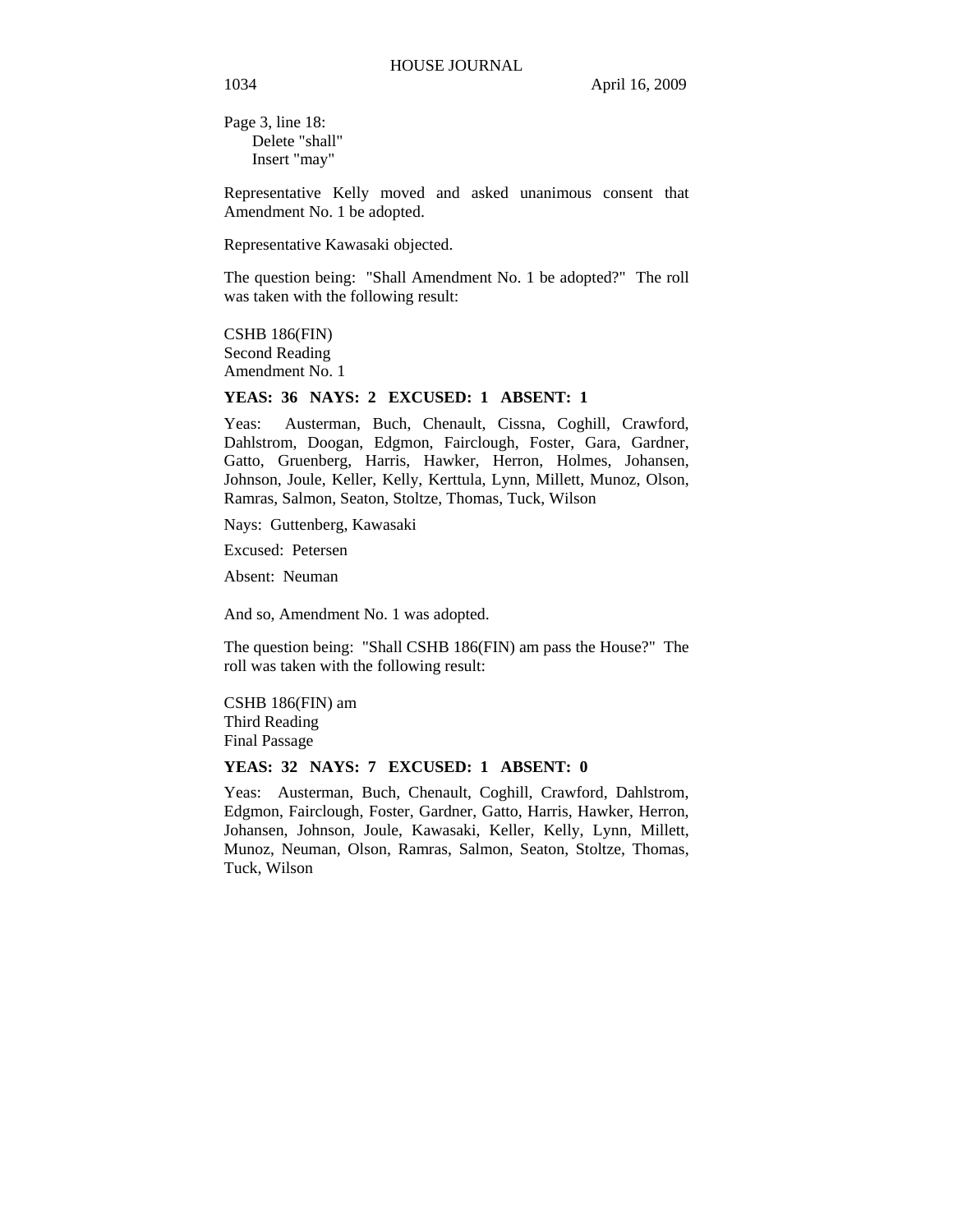Nays: Cissna, Doogan, Gara, Gruenberg, Guttenberg, Holmes, Kerttula

Excused: Petersen

And so, CSHB 186(FIN) am passed the House.

Representative Olson gave notice of reconsideration of the vote on CSHB 186(FIN) am.

#### **RECONSIDERATION**

#### **HB 186**

Representative Olson moved and asked unanimous consent that reconsideration of CSHB 186(FIN) am be taken up on the same day. There being no objection, it was so ordered.

CSHB 186(FIN) am was again before the House in third reading.

The question to be reconsidered: "Shall CSHB 186(FIN) am pass the House?" The roll was taken with the following result:

## CSHB 186(FIN) am--RECONSIDERATION Third Reading Final Passage

**YEAS: 32 NAYS: 7 EXCUSED: 1 ABSENT: 0** 

Yeas: Austerman, Buch, Chenault, Coghill, Crawford, Dahlstrom, Edgmon, Fairclough, Foster, Gardner, Gatto, Harris, Hawker, Herron, Johansen, Johnson, Joule, Kawasaki, Keller, Kelly, Lynn, Millett, Munoz, Neuman, Olson, Ramras, Salmon, Seaton, Stoltze, Thomas, Tuck, Wilson

Nays: Cissna, Doogan, Gara, Gruenberg, Guttenberg, Holmes, Kerttula

Excused: Petersen

And so, CSHB 186(FIN) am passed the House on reconsideration and was referred to the Chief Clerk for engrossment.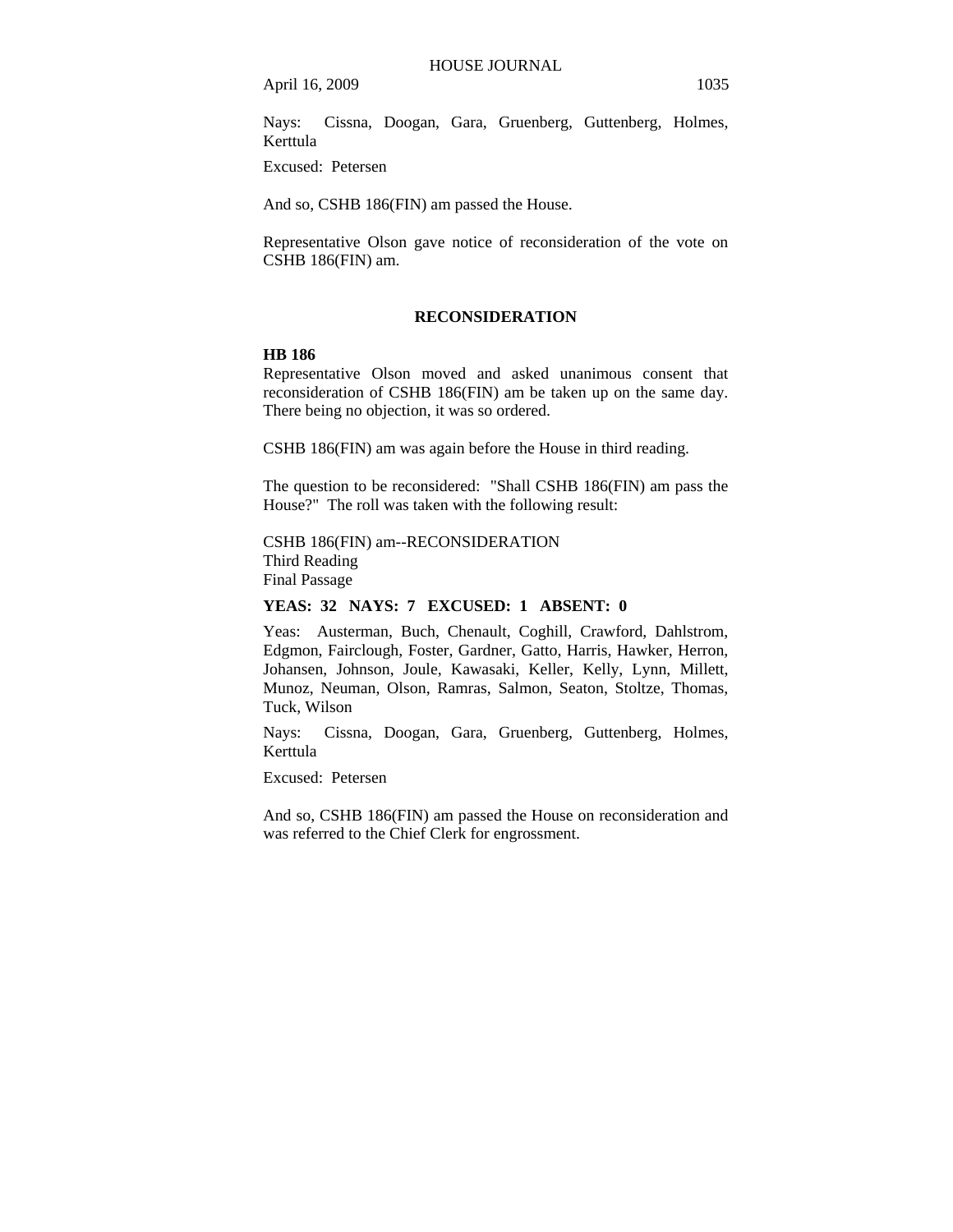## **CONSIDERATION OF THE DAILY CALENDAR**

(continued)

## **SECOND READING OF HOUSE RESOLUTIONS**

## **HCR 1**

The following was read the second time:

| HOUSE CONCURRENT RESOLUTION NO. 1                         |  |  |  |  |  |  |
|-----------------------------------------------------------|--|--|--|--|--|--|
| Encouraging the installation of fire sprinkler systems in |  |  |  |  |  |  |
| residences.                                               |  |  |  |  |  |  |

| with the:                  | Journal Page |
|----------------------------|--------------|
| L&C RPT CS(L&C) NT 2DP 2NR | 543          |
| FN1: ZERO(H.L&C)           | 543.         |

Representative Johansen moved and asked unanimous consent that the following committee substitute be adopted in lieu of the original resolution:

CS FOR HOUSE CONCURRENT RESOLUTION NO. 1(L&C) Encouraging the voluntary installation of fire sprinkler systems in residences.

There being no objection, it was so ordered.

\*\*The presence of Representative Petersen, who was excused (page 1031), was noted.

The question being: "Shall CSHCR 1(L&C) pass the House?" The roll was taken with the following result:

CSHCR 1(L&C) Second Reading Final Passage

#### **YEAS: 34 NAYS: 6 EXCUSED: 0 ABSENT: 0**

Yeas: Austerman, Buch, Chenault, Cissna, Coghill, Crawford, Dahlstrom, Doogan, Edgmon, Fairclough, Foster, Gara, Gardner, Gruenberg, Guttenberg, Harris, Hawker, Herron, Holmes, Johansen, Johnson, Joule, Kawasaki, Kerttula, Lynn, Millett, Munoz, Olson, Petersen, Ramras, Salmon, Seaton, Tuck, Wilson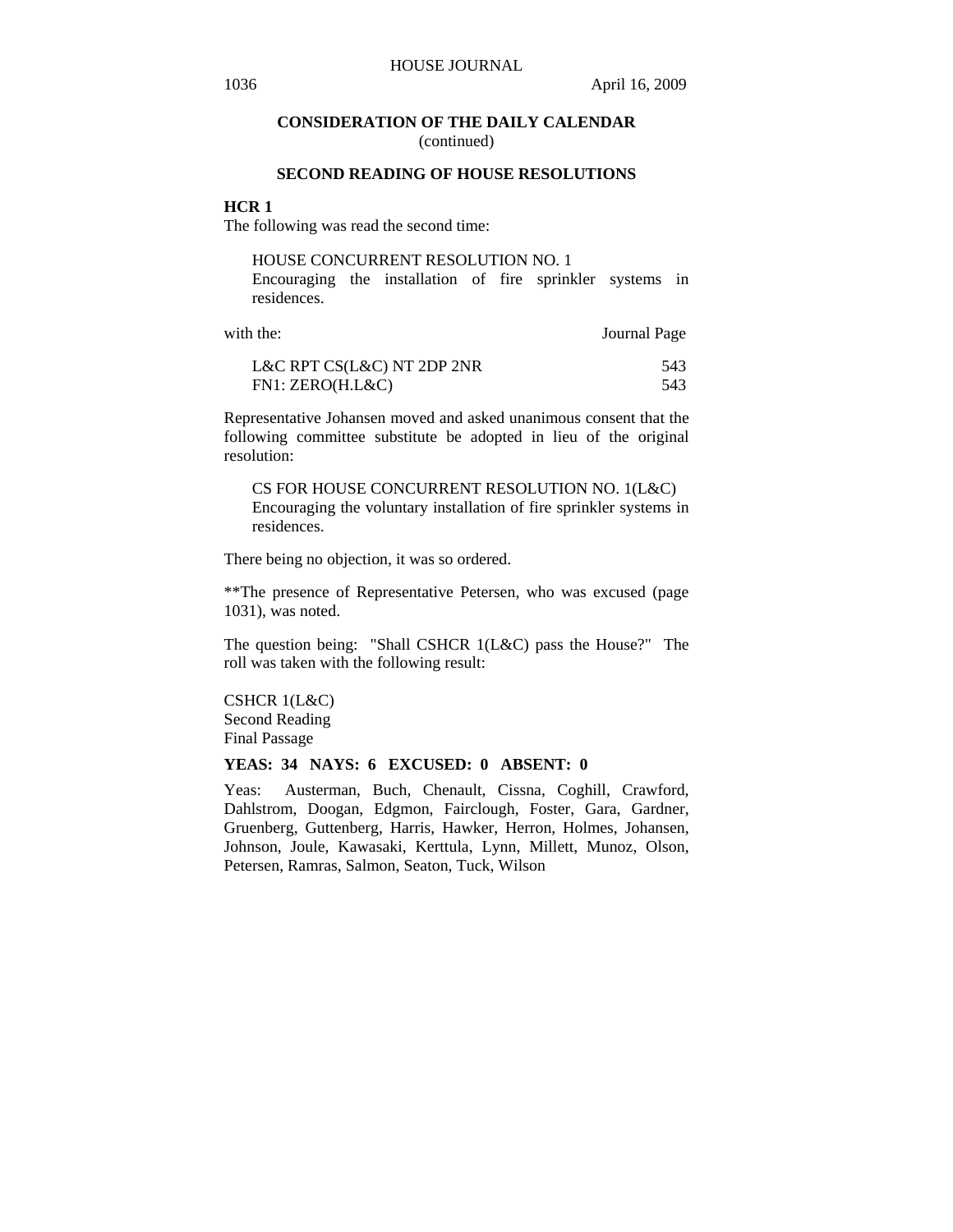Nays: Gatto, Keller, Kelly, Neuman, Stoltze, Thomas

And so, CSHCR 1(L&C) passed the House and was referred to the Chief Clerk for engrossment.

#### **HR 12**

The following was read the second time:

#### HOUSE RESOLUTION NO. 12

Reaffirming support for the environmentally responsible development of the Kensington Gold Mine; and urging the governor to encourage and facilitate the prompt continuation or reinstatement, reactivation, and period extension of permits authorizing the construction and operation of the Kensington Gold Mine upon a decision by the United States Supreme Court in favor of the Kensington Gold Mine.

The question being: "Shall HR 12 pass the House?" The roll was taken with the following result:

HR 12 Second Reading Final Passage

## **YEAS: 35 NAYS: 0 EXCUSED: 0 ABSENT: 5**

Yeas: Austerman, Buch, Chenault, Cissna, Coghill, Dahlstrom, Doogan, Edgmon, Fairclough, Foster, Gara, Gardner, Gatto, Gruenberg, Guttenberg, Hawker, Herron, Holmes, Johansen, Johnson, Joule, Keller, Kelly, Kerttula, Lynn, Millett, Munoz, Neuman, Olson, Petersen, Seaton, Stoltze, Thomas, Tuck, Wilson

Absent: Crawford, Harris, Kawasaki, Ramras, Salmon

And so, HR 12 passed the House.

Representative Gardner later gave notice of reconsideration of the vote on HR 12, and reconsideration was taken up then.

The Speaker stated that, without objection, the House would revert to: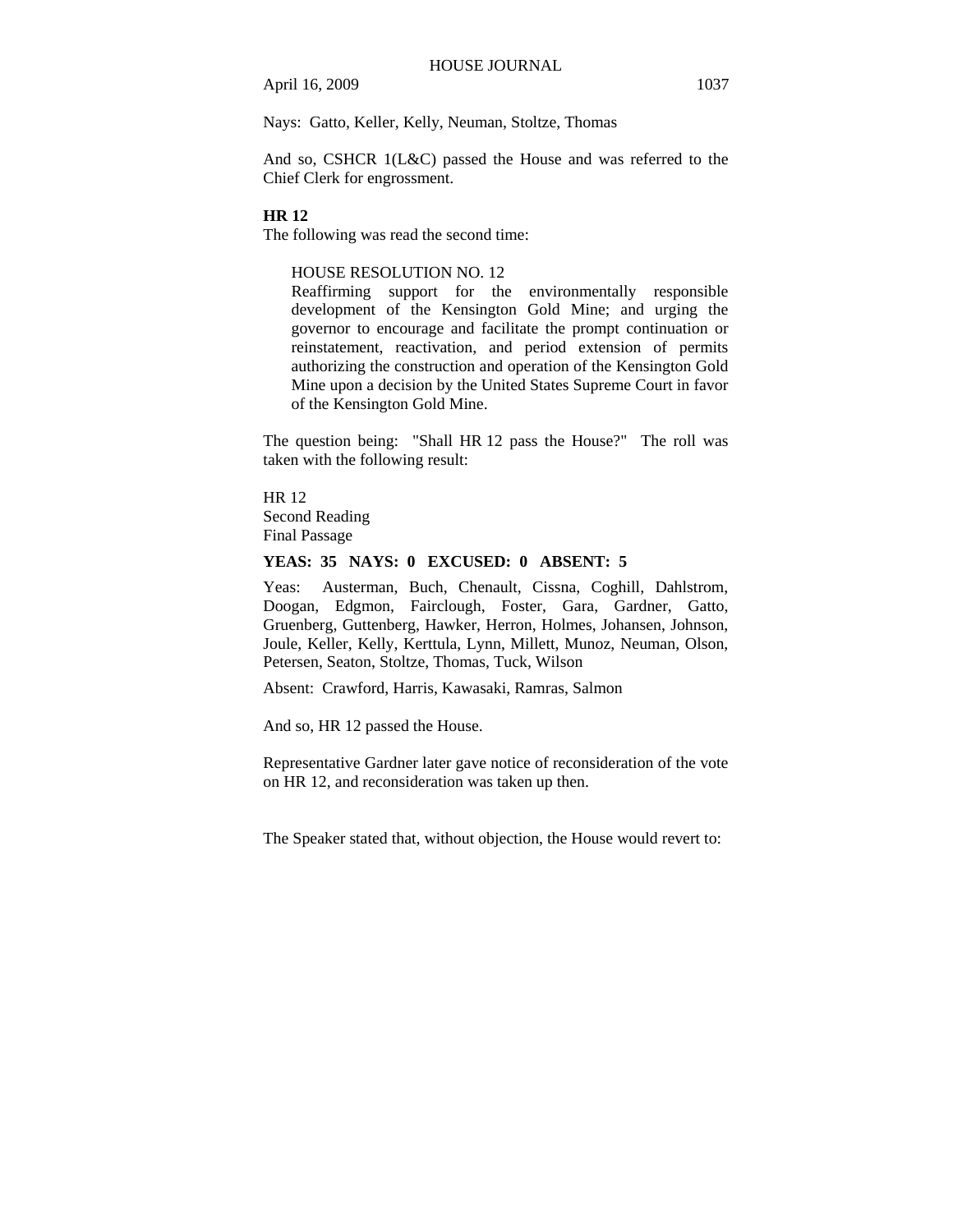## **MESSAGES FROM THE SENATE**

A message dated April 16, 2009, was read stating the Senate passed the following, and it is transmitted for consideration:

## **FIRST READING AND REFERENCE OF SENATE BILLS**

#### **SB 101**

SENATE BILL NO. 101 by Senator Davis, entitled:

"An Act relating to questionnaires and surveys administered in the public schools."

was read the first time and referred to the Health & Social Services and Finance Committees.

#### **RECONSIDERATION**

#### **HR 12**

Representative Gardner gave notice of reconsideration of the vote on HR 12 (page 1037).

Representative Gardner moved and asked unanimous consent that reconsideration of HR 12 be taken up on the same day. There being no objection, it was so ordered.

The following was again before the House in second reading:

#### HOUSE RESOLUTION NO. 12

Reaffirming support for the environmentally responsible development of the Kensington Gold Mine; and urging the governor to encourage and facilitate the prompt continuation or reinstatement, reactivation, and period extension of permits authorizing the construction and operation of the Kensington Gold Mine upon a decision by the United States Supreme Court in favor of the Kensington Gold Mine.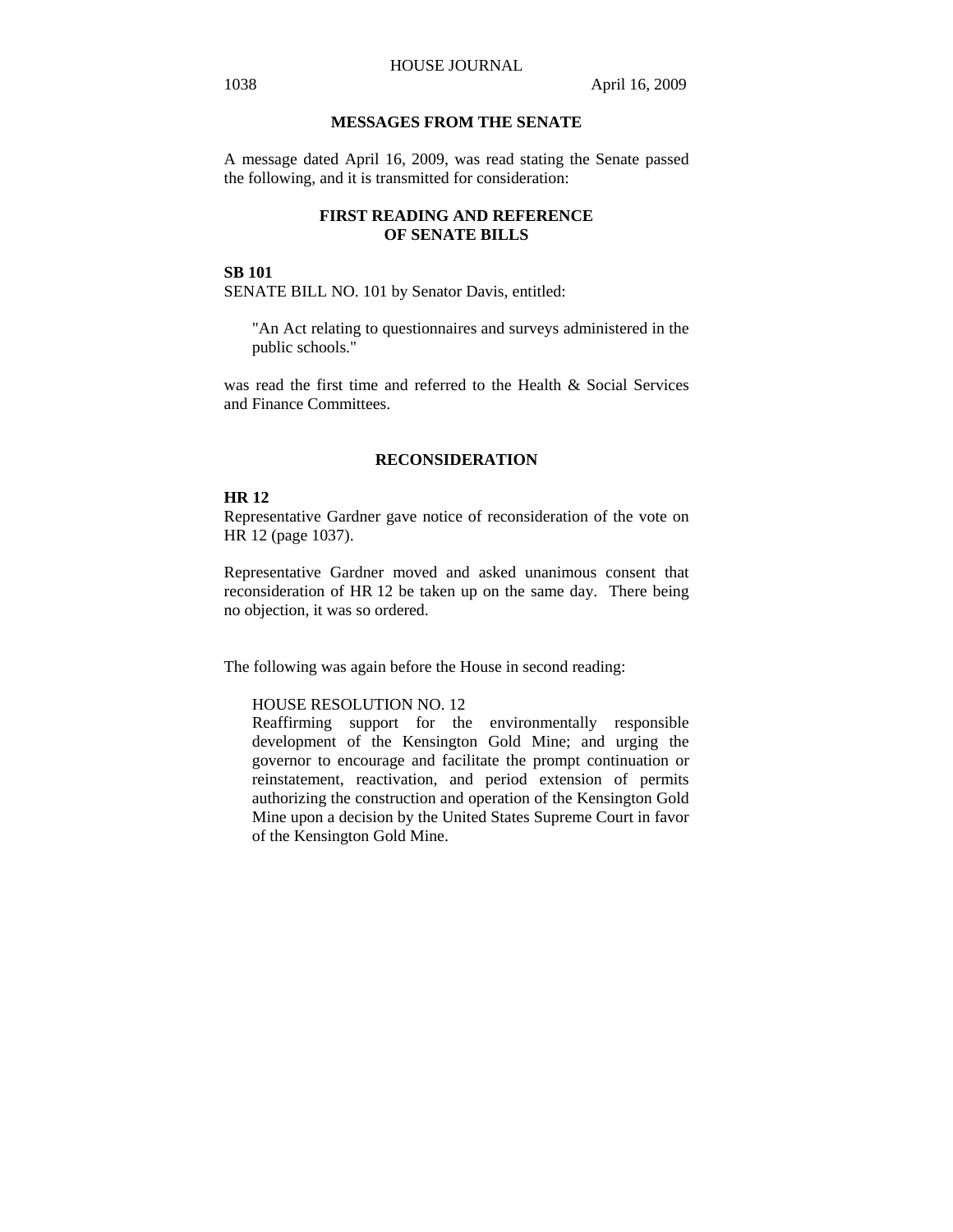The question to be reconsidered: "Shall HR 12 pass the House?" The roll was taken with the following result:

HR 12--RECONSIDERATION Second Reading Final Passage

## **YEAS: 37 NAYS: 0 EXCUSED: 0 ABSENT: 3**

Yeas: Austerman, Buch, Chenault, Cissna, Coghill, Crawford, Dahlstrom, Doogan, Edgmon, Fairclough, Foster, Gara, Gardner, Gatto, Gruenberg, Guttenberg, Hawker, Herron, Holmes, Johansen, Johnson, Joule, Keller, Kelly, Kerttula, Lynn, Millett, Munoz, Neuman, Olson, Petersen, Salmon, Seaton, Stoltze, Thomas, Tuck, Wilson

Absent: Harris, Kawasaki, Ramras

And so, HR 12 passed the House on reconsideration and was referred to the Chief Clerk for engrossment and enrollment.

# **CONSIDERATION OF THE DAILY CALENDAR**

(continued)

## **SECOND READING OF SENATE RESOLUTIONS**

#### **SJR 10**

The following was read the second time:

SENATE JOINT RESOLUTION NO. 10 Urging the United States Congress to adopt S. 371, the Respecting States Rights and Concealed Carry Reciprocity Act of 2009.

with the: **Journal Page** 

| <b>JUD RPT 5DP</b> | 953 |
|--------------------|-----|
| FN1: ZERO(S.JUD)   | 953 |

Representative Johansen moved and asked unanimous consent that SJR 10 be considered engrossed, advanced to third reading, and placed on final passage. There being no objection, it was so ordered.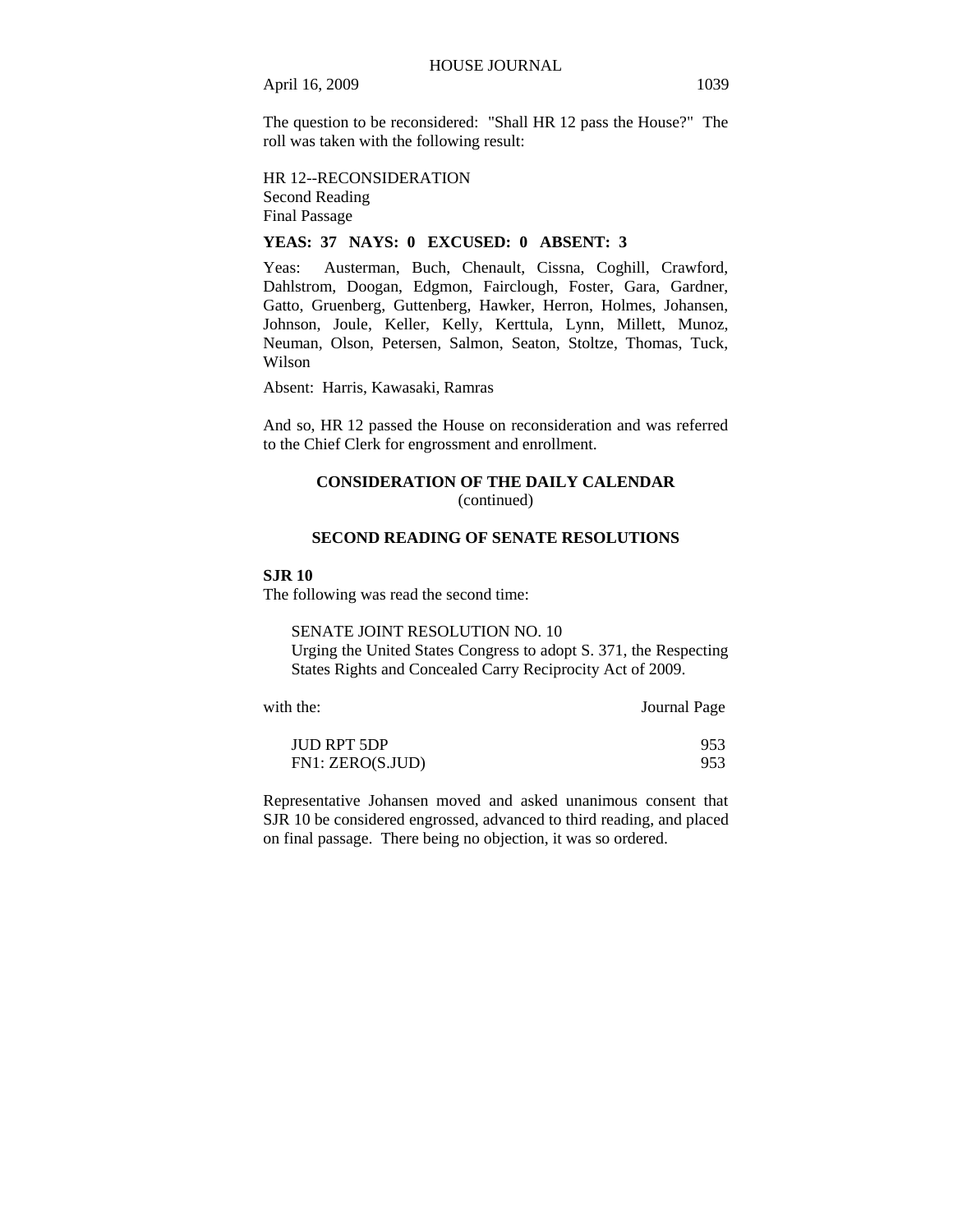SJR 10 was read the third time.

The question being: "Shall SJR 10 pass the House?" The roll was taken with the following result:

SJR 10 Third Reading Final Passage

#### **YEAS: 38 NAYS: 0 EXCUSED: 0 ABSENT: 2**

Yeas: Austerman, Buch, Chenault, Cissna, Coghill, Crawford, Dahlstrom, Doogan, Edgmon, Fairclough, Foster, Gara, Gardner, Gatto, Gruenberg, Guttenberg, Hawker, Herron, Holmes, Johansen, Johnson, Joule, Kawasaki, Keller, Kelly, Kerttula, Lynn, Millett, Munoz, Neuman, Olson, Petersen, Salmon, Seaton, Stoltze, Thomas, Tuck, Wilson

Absent: Harris, Ramras

And so, SJR 10 passed the House, was signed by the Speaker and Chief Clerk, and returned to the Senate.

#### **LEGISLATIVE CITATIONS**

Representative Johansen moved and asked unanimous consent that the House approve the citations on the calendar. There being no objection, the following citations were approved and sent to enrolling:

Honoring - Carol Joyce

By Representatives Chenault, Buch, Cissna, Coghill, Crawford, Dahlstrom, Doogan, Edgmon, Fairclough, Gara, Gardner, Gatto, Gruenberg, Guttenberg, Harris, Hawker, Herron, Holmes, Johansen, Johnson, Joule, Kawasaki, Keller, Kelly, Kerttula, Lynn, Millett, Munoz, Neuman, Olson, Petersen, Ramras, Salmon, Seaton, Stoltze, Thomas, Tuck, Wilson; Senator Wagoner

#### Honoring - Senator Gary Wilken

By Senator Therriault; Representatives Kawasaki, Chenault, Austerman, Buch, Cissna, Coghill, Crawford, Dahlstrom, Doogan, Edgmon, Fairclough, Foster, Gara, Gardner, Gatto, Gruenberg,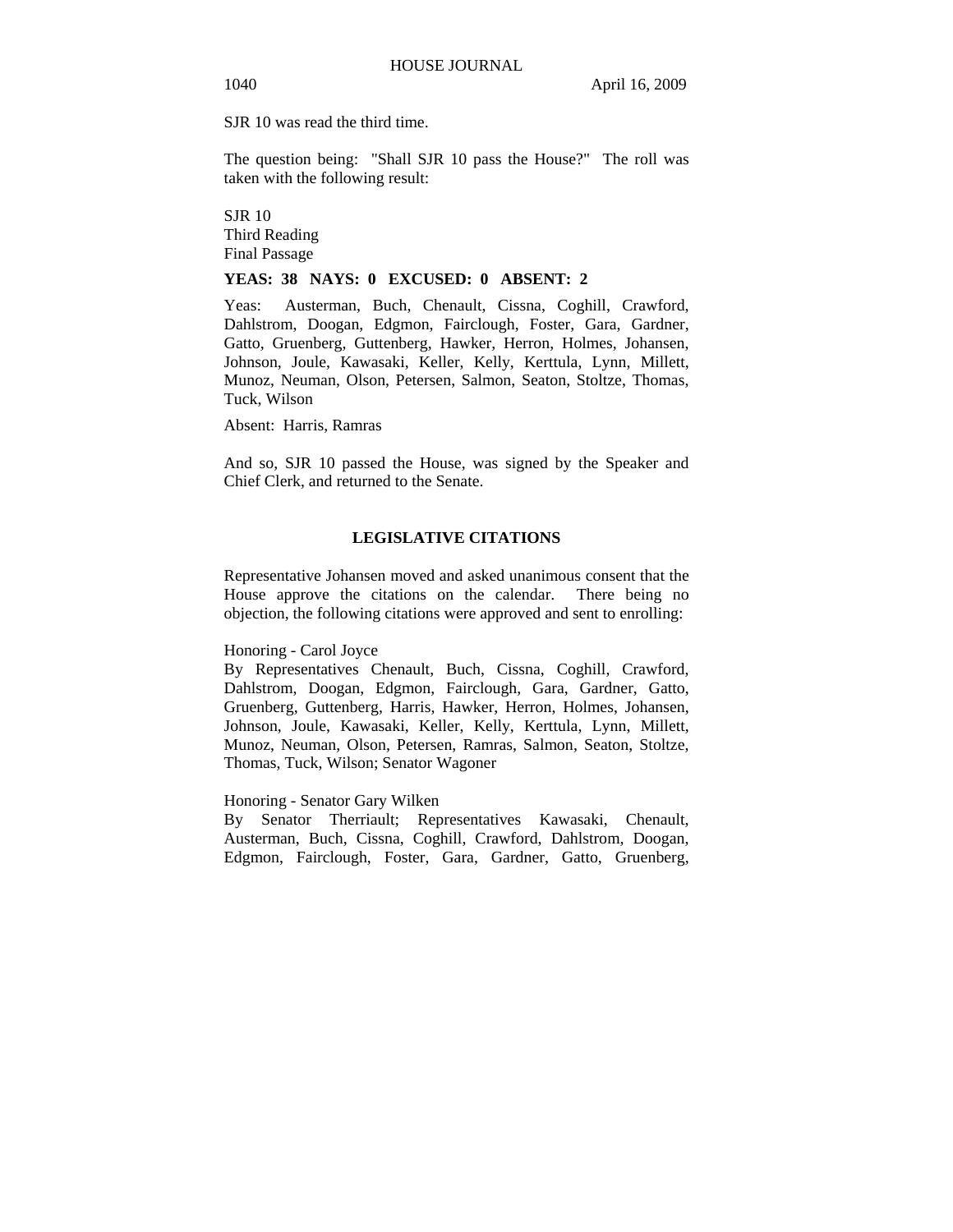Guttenberg, Harris, Hawker, Herron, Holmes, Johansen, Johnson, Joule, Keller, Kelly, Kerttula, Lynn, Millett, Munoz, Neuman, Olson, Petersen, Ramras, Salmon, Seaton, Stoltze, Thomas, Tuck, Wilson

#### In Memoriam - Genevieve Lorraine Thompson

By Representatives Coghill, Chenault, Buch, Cissna, Crawford, Dahlstrom, Doogan, Edgmon, Fairclough, Foster, Gara, Gardner, Gatto, Gruenberg, Guttenberg, Harris, Hawker, Herron, Holmes, Johansen, Johnson, Joule, Kawasaki, Keller, Kelly, Kerttula, Lynn, Millett, Munoz, Neuman, Olson, Petersen, Ramras, Salmon, Seaton, Stoltze, Thomas, Tuck, Wilson; Senator Therriault

#### In Memoriam - Dannie Wesley Garroutte

By Senator Wagoner; Representatives Chenault, Buch, Cissna, Coghill, Crawford, Dahlstrom, Doogan, Edgmon, Fairclough, Foster, Gara, Gardner, Gatto, Gruenberg, Guttenberg, Harris, Hawker, Herron, Holmes, Johansen, Johnson, Joule, Kawasaki, Keller, Kelly, Kerttula, Lynn, Millett, Munoz, Neuman, Olson, Petersen, Ramras, Salmon, Seaton, Stoltze, Thomas, Tuck, Wilson

#### **CONCUR IN SENATE AMENDMENTS**

#### **HJR 9**

Representative Johansen moved and asked unanimous consent that the House consider the Senate message (page 831) on the following:

HOUSE JOINT RESOLUTION NO. 9

Designating the Alaska Aviation Heritage Museum located at 4721 Aircraft Drive in Anchorage as the official headquarters for the State of Alaska's Centennial of Flight Celebration.

and

#### SENATE CS FOR HOUSE JOINT RESOLUTION NO. 9(TRA) (same title)

There being no objection, it was so ordered.

Representative Johansen moved that the House concur in the Senate amendment to HJR 9, thus adopting SCS HJR 9(TRA), and recommended that the members vote yes.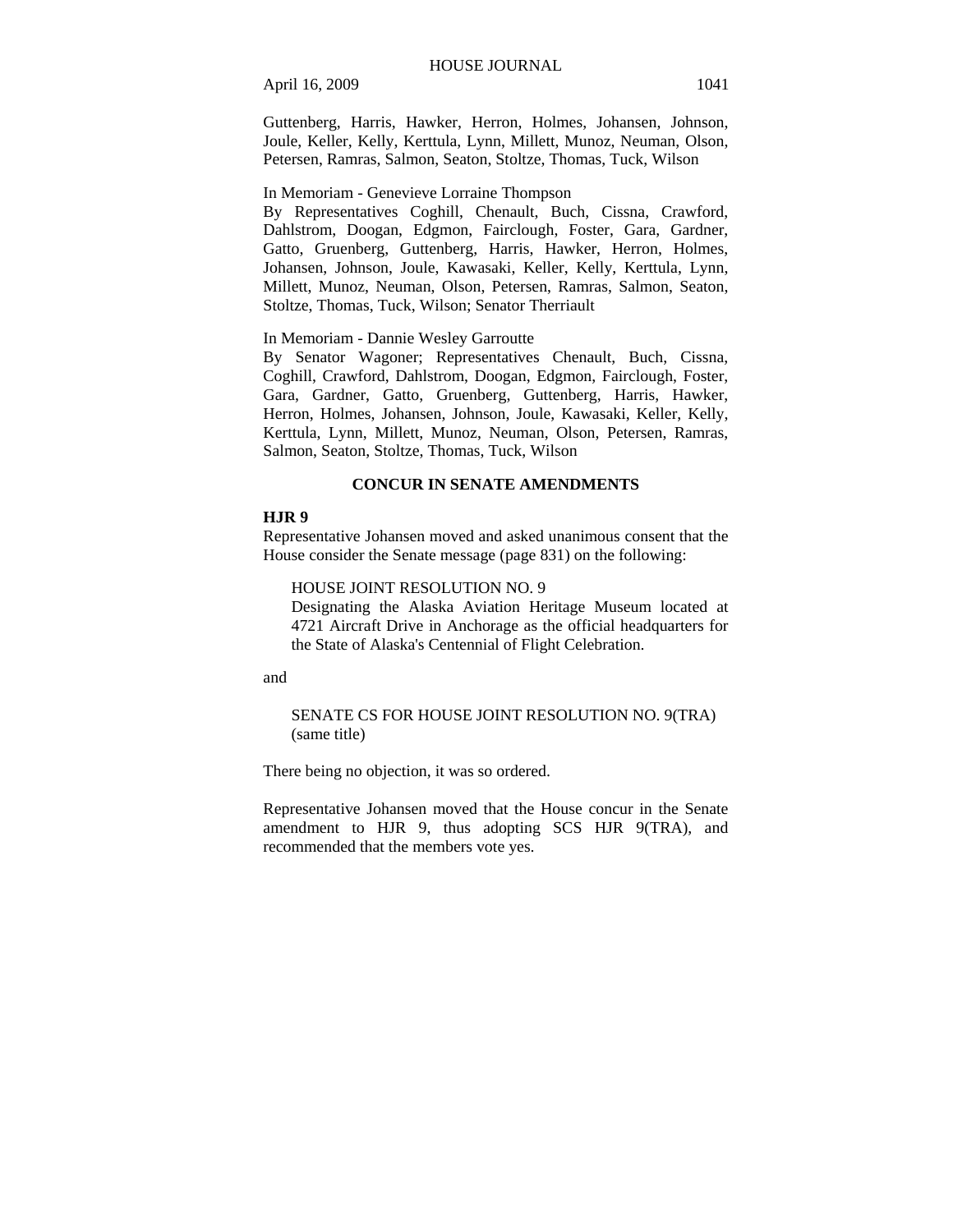The question being: "Shall the House concur in the Senate amendment to HJR 9?" The roll was taken with the following result:

SCS HJR 9(TRA)

Concur

## **YEAS: 39 NAYS: 0 EXCUSED: 0 ABSENT: 1**

Yeas: Austerman, Buch, Chenault, Cissna, Coghill, Crawford, Dahlstrom, Doogan, Edgmon, Fairclough, Foster, Gara, Gardner, Gatto, Gruenberg, Guttenberg, Hawker, Herron, Holmes, Johansen, Johnson, Joule, Kawasaki, Keller, Kelly, Kerttula, Lynn, Millett, Munoz, Neuman, Olson, Petersen, Ramras, Salmon, Seaton, Stoltze, Thomas, Tuck, Wilson

Absent: Harris

And so, the House concurred in the Senate amendment.

The Chief Clerk notified the Senate.

SCS HJR 9(TRA) was referred to the Chief Clerk for enrollment.

## **UNFINISHED BUSINESS**

#### **SB 177**

The Speaker waived the Resources Committee referral for the following at the request of Representative Johnson, Co-chair:

#### CS FOR SENATE BILL NO. 177(FIN)

"An Act relating to an exception for professional fishing guide services in the Kenai River Special Management Area; relating to the licensing and regulation of sport fishing operators and sport fishing guides and licensing and registration of sport fishing vessels; and providing for an effective date."

CSSB 177(FIN) was removed from the Resources Committee and referred to the Finance Committee.

#### **HB 231**

Representative Hawker moved and asked unanimous consent to withdraw the following: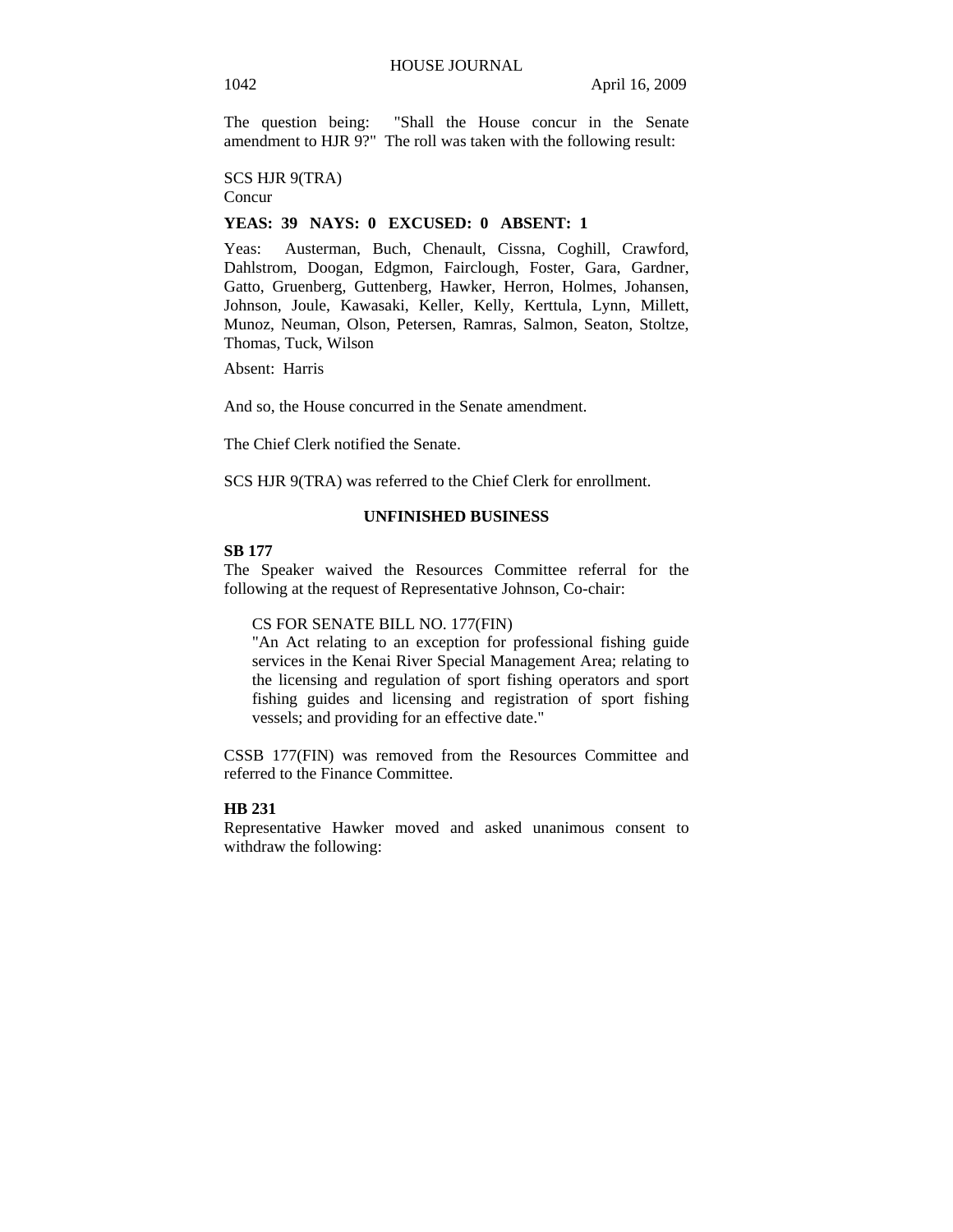## HOUSE BILL NO. 231

"An Act relating to qualifications of ocean rangers serving aboard large commercial passenger vessels."

There being no objection, HB 231 was withdrawn.

#### **HJR 9**

Representatives Dahlstrom, Tuck, and Kelly added their names as cosponsors to:

SENATE CS FOR HOUSE JOINT RESOLUTION NO. 9(TRA) Designating the Alaska Aviation Heritage Museum located at 4721 Aircraft Drive in Anchorage as the official headquarters for the State of Alaska's Centennial of Flight Celebration.

## **HB 24**

Representatives Johnson and Olson added their names as cosponsors to:

## CS FOR HOUSE BILL NO. 24(MLV)

"An Act relating to a public procurement preference for Alaska veterans."

#### **HB 186**

Representative Neuman added his name as cosponsor to:

#### CS FOR HOUSE BILL NO. 186(FIN) am

"An Act declaring that certain firearms and accessories are exempt from federal regulation."

#### **HB 230**

Representative Kerttula added her name as cosponsor to:

HOUSE BILL NO. 230 "An Act relating to hazing."

## **SJR 10**

Representatives Kawasaki, Johnson, Guttenberg, Millett, Tuck, Olson, and Kelly added their names as cross sponsors to: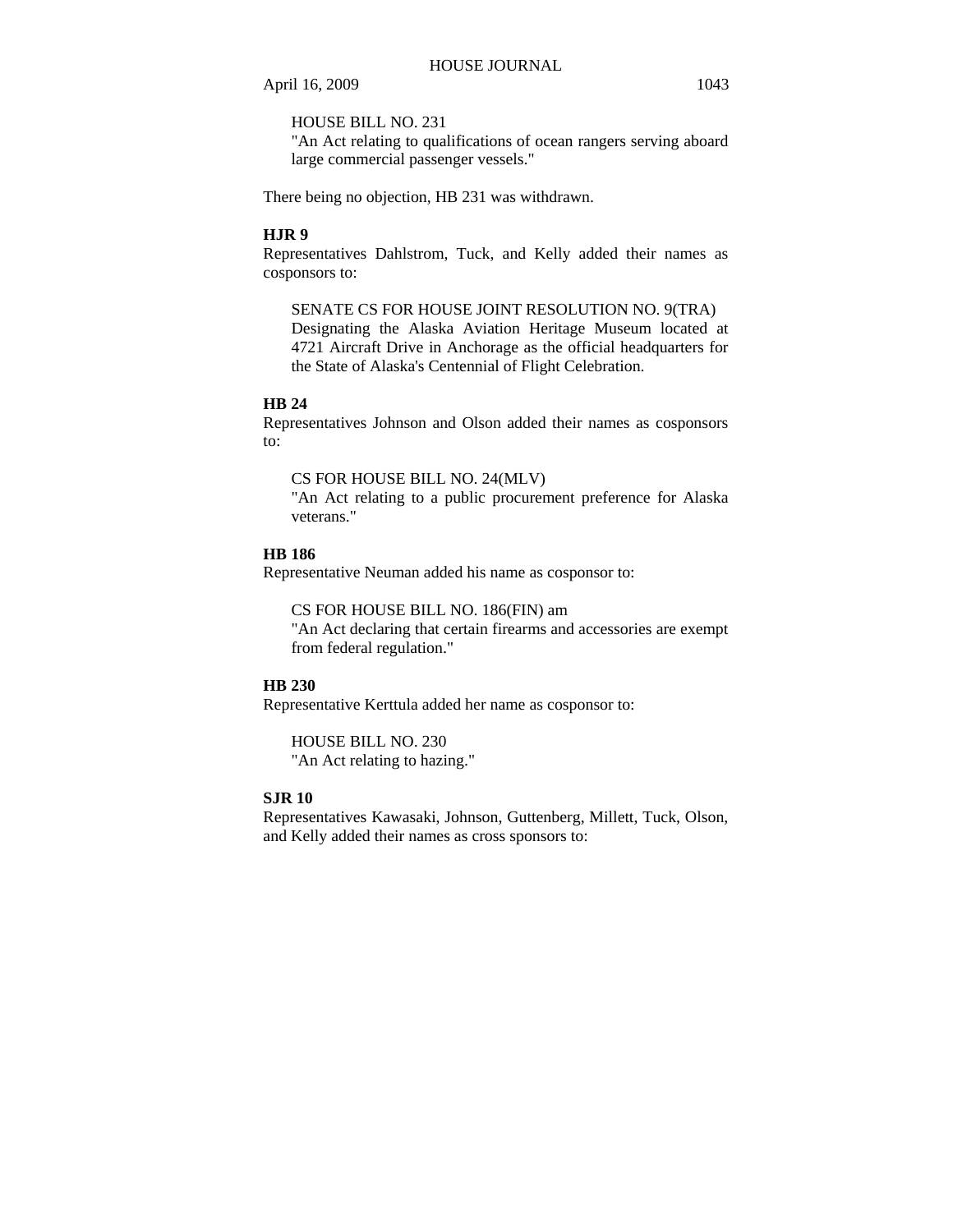SENATE JOINT RESOLUTION NO. 10

Urging the United States Congress to adopt S. 371, the Respecting States Rights and Concealed Carry Reciprocity Act of 2009.

#### **SB 32**

Representative Kerttula added her name as cross sponsor to:

CS FOR SENATE BILL NO. 32(FIN)

"An Act relating to medical assistance payments for home and community-based services and provision of personal care services in a recipient's home; and providing for an effective date."

#### **ENGROSSMENT**

## **HCR 1**

CSHCR 1(L&C) was engrossed, signed by the Speaker and Chief Clerk, and transmitted to the Senate for consideration.

## **HB 24**

CSHB 24(MLV) was engrossed, signed by the Speaker and Chief Clerk, and transmitted to the Senate for consideration.

#### **HB 186**

CSHB 186(FIN) am was engrossed, signed by the Speaker and Chief Clerk, and transmitted to the Senate for consideration.

## **ANNOUNCEMENTS**

House committee schedules are published under separate cover.

The following meetings today were changed:

| House Special Committee on Energy |             |
|-----------------------------------|-------------|
| CONTINUED AT:                     | $5:00$ p.m. |

Finance Committee CONTINUED AT: 5:00 p.m.